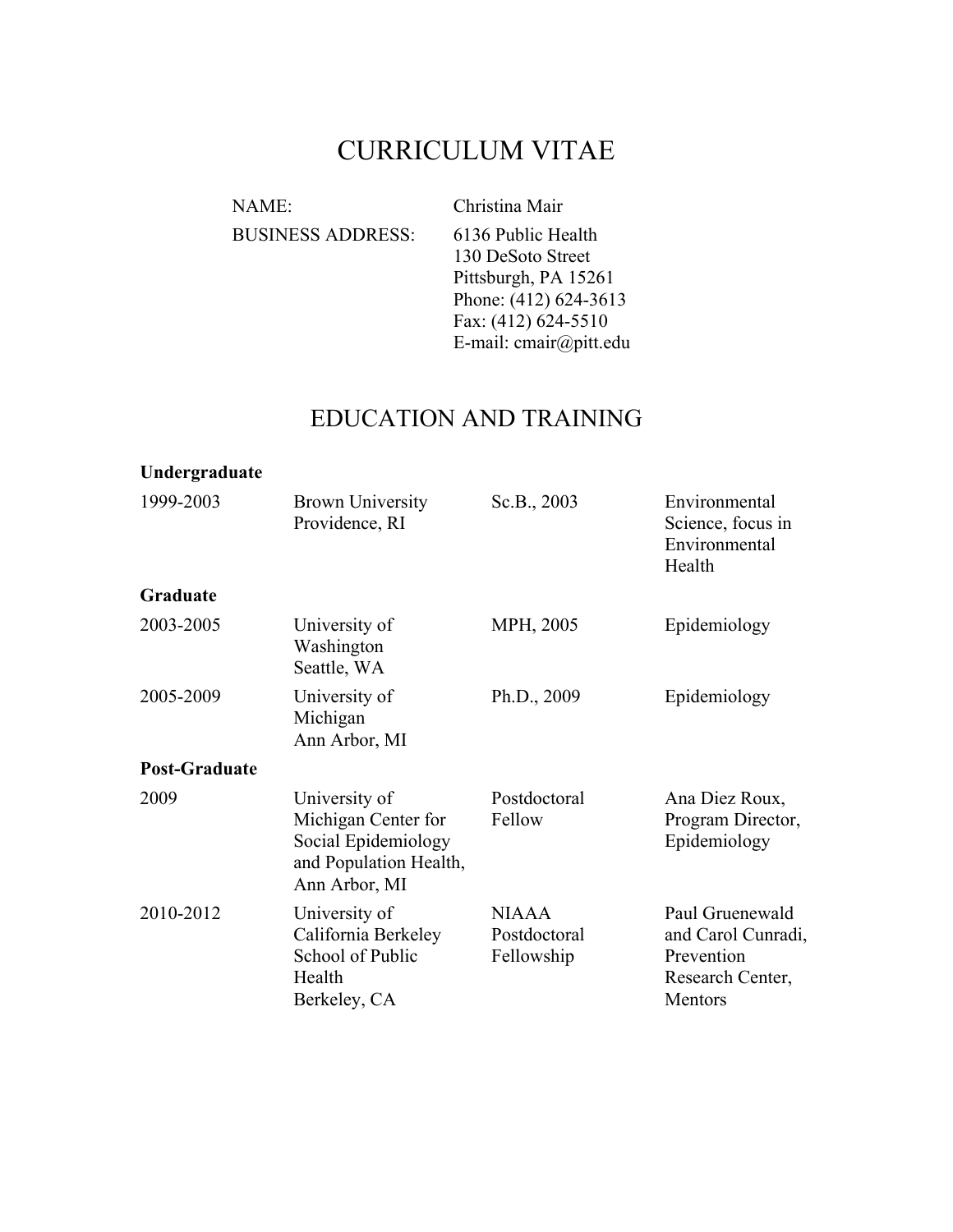## APPOINTMENTS AND POSITIONS

**Academic**

| $2020 -$     | Associate Professor with<br>tenure                             | Department of Behavioral and<br>Community Health Sciences,<br>University of Pittsburgh Graduate<br>School of Public Health, Pittsburgh, PA |
|--------------|----------------------------------------------------------------|--------------------------------------------------------------------------------------------------------------------------------------------|
| 2013-2020    | Assistant Professor                                            | Department of Behavioral and<br>Community Health Sciences,<br>University of Pittsburgh Graduate<br>School of Public Health, Pittsburgh, PA |
| $2016-$      | Secondary Appointment                                          | University of Pittsburgh Clinical and<br><b>Translational Sciences Institute</b>                                                           |
| $2021 -$     | Secondary Appointment                                          | Department of Epidemiology<br>University of Pittsburgh Graduate<br>School of Public Health, Pittsburgh, PA                                 |
| $2017 -$     | Director                                                       | Center for Social Dynamics and<br>Community Health<br>University of Pittsburgh Graduate<br>School of Public Health, Pittsburgh, PA         |
| Non-Academic |                                                                |                                                                                                                                            |
| 2010-2015    | Research Scientist &<br><b>Associate Research</b><br>Scientist | Prevention Research Center, Pacific<br>Institute for Research and Evaluation,<br>Berkeley, CA                                              |

## MEMBERSHIP IN PROFESSIONAL AND SCIENTIFIC **SOCIETIES**

| $2007 -$      | Society for Epidemiologic Research  |
|---------------|-------------------------------------|
| $2010 -$      | Research Society on Alcoholism      |
| $2009 - 2013$ | American Association of Geographers |
| $2010 - 2012$ | Society for Prevention Research     |

#### **HONORS**

2018 Invited Participant Leadership Academy for Early Career Faculty University of Pittsburgh Schools of the Health Sciences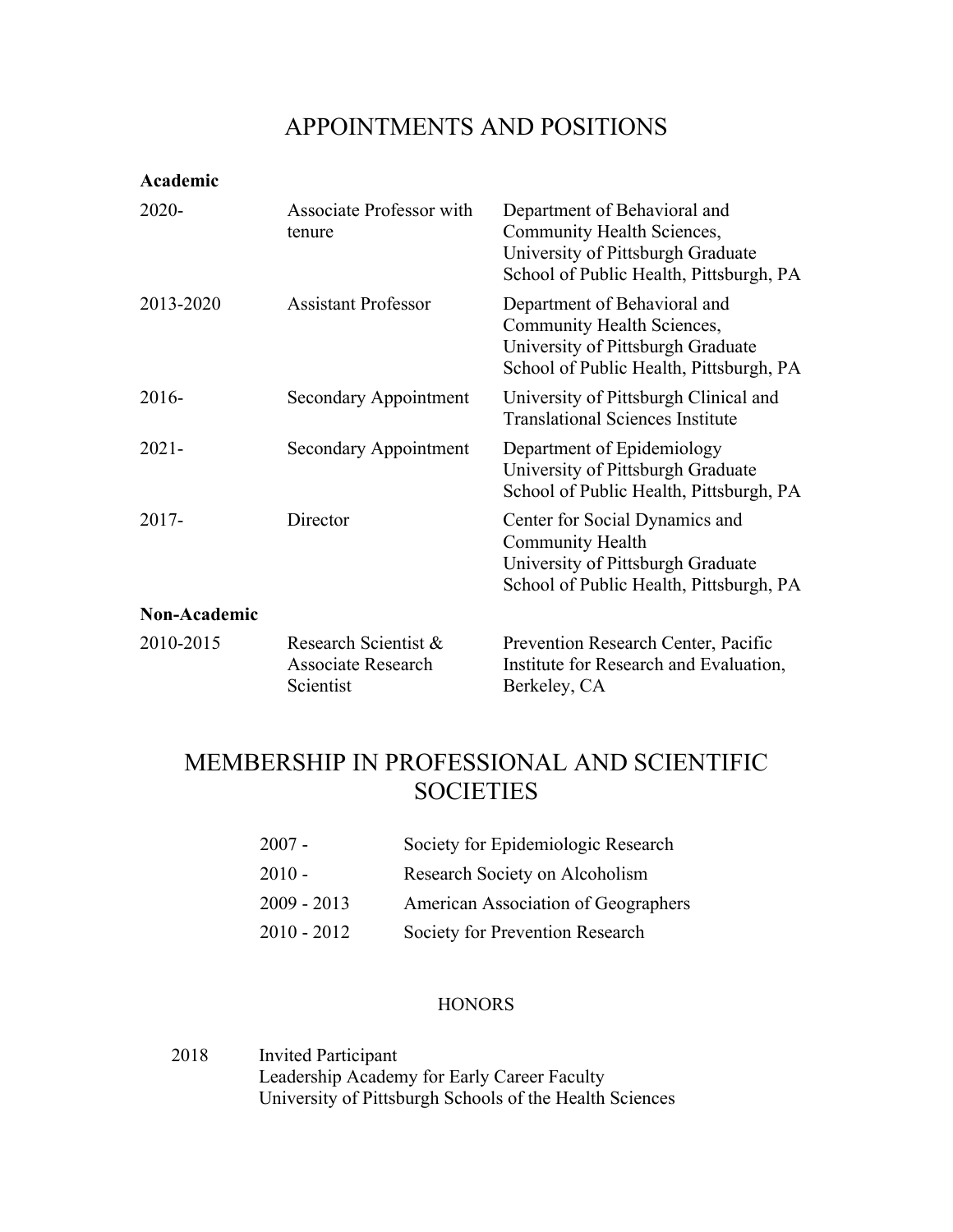| 2017 | Nominee<br>Chancellor's Award for Research, Junior Scholar<br>University of Pittsburgh                                                                                                                                                                      |
|------|-------------------------------------------------------------------------------------------------------------------------------------------------------------------------------------------------------------------------------------------------------------|
| 2017 | Innovation in Education Award<br>University of Pittsburgh                                                                                                                                                                                                   |
| 2012 | Junior Investigator Award<br>Research Society on Alcoholism                                                                                                                                                                                                 |
| 2011 | <b>Invited Participant</b><br>NIH Institute on Systems Science and Health (ISSH)                                                                                                                                                                            |
| 2007 | Rackham Travel Grant<br>University of Michigan                                                                                                                                                                                                              |
| 2007 | <b>Invited Participant</b><br>Society for Epidemiologic Research Student Methods Workshop                                                                                                                                                                   |
| 2003 | Departmental Honors<br><b>Brown University</b>                                                                                                                                                                                                              |
| 2000 | Division I National Champion Women's Crew<br><b>NCAA</b>                                                                                                                                                                                                    |
|      | <b>University of Pittsburgh Affiliations</b><br>Center for Social Dynamics & Community Health<br>Public Health Dynamics Lab<br>$C_{\text{sub}}$ $\mathcal{L}_{\text{sub}}$ $\mathcal{L}_{\text{sub}}$ $\mathcal{L}_{\text{sub}}$ $\mathcal{L}_{\text{sub}}$ |

Center for Health Equity Opioid Research Interest Group University Center for Social and Urban Research Bridging Connections in Addiction Research Steering Committee

# PROFESSIONAL ACTIVITIES

## **1. Teaching**

## **a. Courses Taught**

| Years<br><b>Taught</b> | <b>Course Number: Title</b>                        | <b>Credits and</b><br><b>Hours</b> of<br>Lecture,<br>Average<br><b>Enrollment</b> | <b>Role in Course</b> |
|------------------------|----------------------------------------------------|-----------------------------------------------------------------------------------|-----------------------|
| 2020                   | BCHS 2511 (Independent<br>Study): Spatial Analysis | Credits and<br>Hours of Lecture<br>per week: 1<br>Enrollment: 1                   | Primary Instructor    |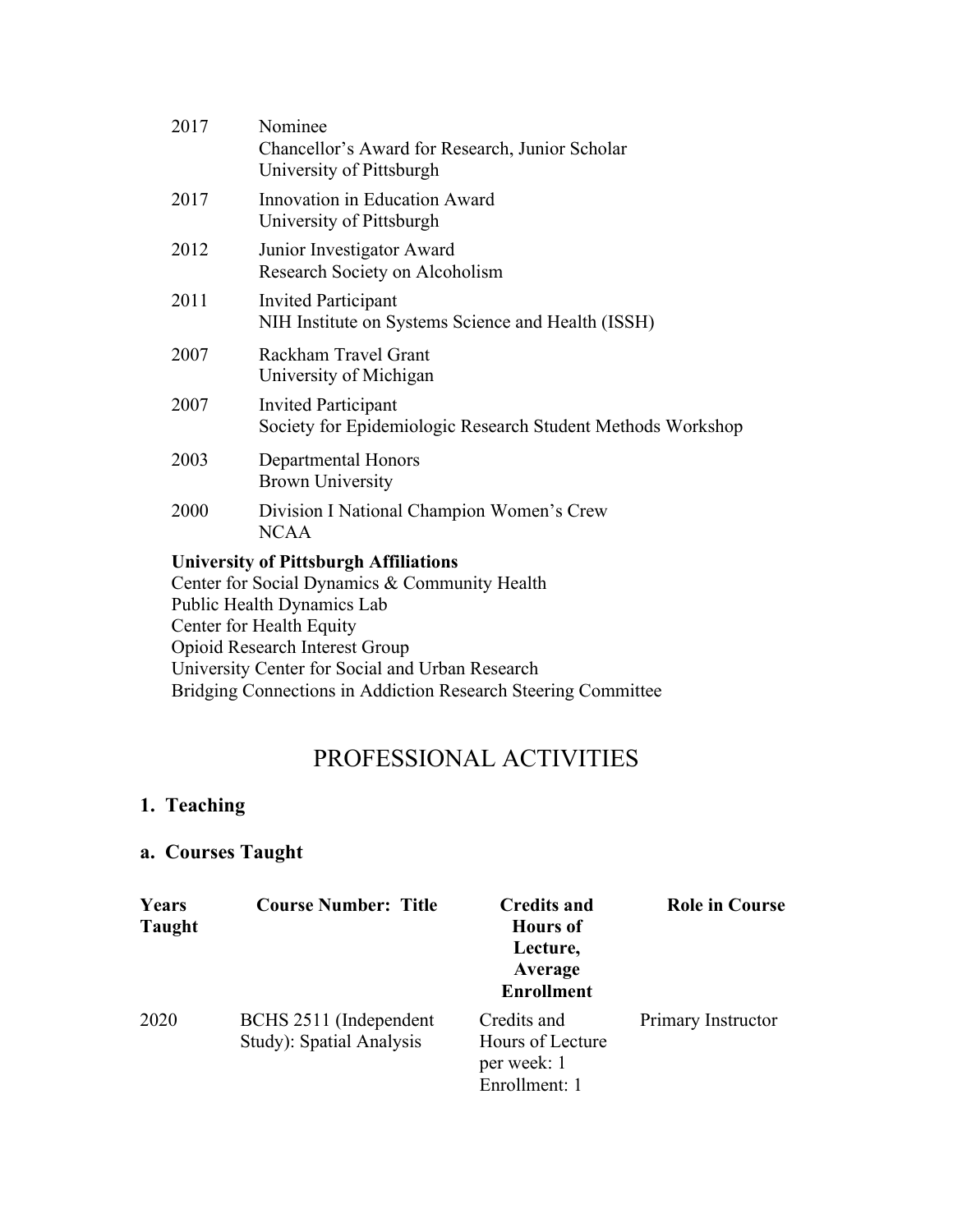| Years<br><b>Taught</b> | <b>Course Number: Title</b>                                                              | <b>Credits and</b><br><b>Hours</b> of<br>Lecture,<br>Average<br><b>Enrollment</b>                        | <b>Role in Course</b> |
|------------------------|------------------------------------------------------------------------------------------|----------------------------------------------------------------------------------------------------------|-----------------------|
| $2015 -$<br>2020       | BCHS 3015: Community<br>Mapping and Introductory<br><b>Spatial Analysis</b>              | Credits and<br>Hours of Lecture<br>per week: 3<br>Average<br>Enrollment: 20                              | Primary Instructor    |
| $2017 -$<br>2020       | BCHS 2991: Multilevel<br>Analysis in Public Health                                       | Credits and<br>Hours of Lecture<br>per week: 1,<br>$3$ /week for 5<br>weeks<br>Average<br>Enrollment: 11 | Co-Primary Instructor |
| 2019                   | BCHS 2511 (Special<br>Topics): Advanced Spatial<br>Analysis                              | Credits and<br>Hours of Lecture<br>per week: 1<br>Enrollment: 4                                          | Primary Instructor    |
| 2018                   | BCHS 2992: Systems<br>Theories and Approaches                                            | Credits and<br>Hours of Lecture<br>per week: 1,<br>$3$ /week for 5<br>weeks<br>Enrollment: 23            | Co-Primary Instructor |
| 2018                   | BCHS 2511 (Independent<br>Study): Multilevel Analysis                                    | Credits and<br>Hours of Lecture<br>per week: 1<br>Enrollment: 1                                          | Primary Instructor    |
| 2018                   | BCHS 2511 (Independent<br>Study): Agent-Based<br>Modeling and Social<br>Network Analysis | Credits and<br>Hours of Lecture<br>per week: 1<br>Enrollment: 1                                          | Primary Instructor    |
| 2017                   | BCHS 2511 (Independent<br>Study): Advanced Spatial<br>Analysis                           | Credits and<br>Hours of Lecture<br>per week: 1<br>Enrollment: 1                                          | Primary Instructor    |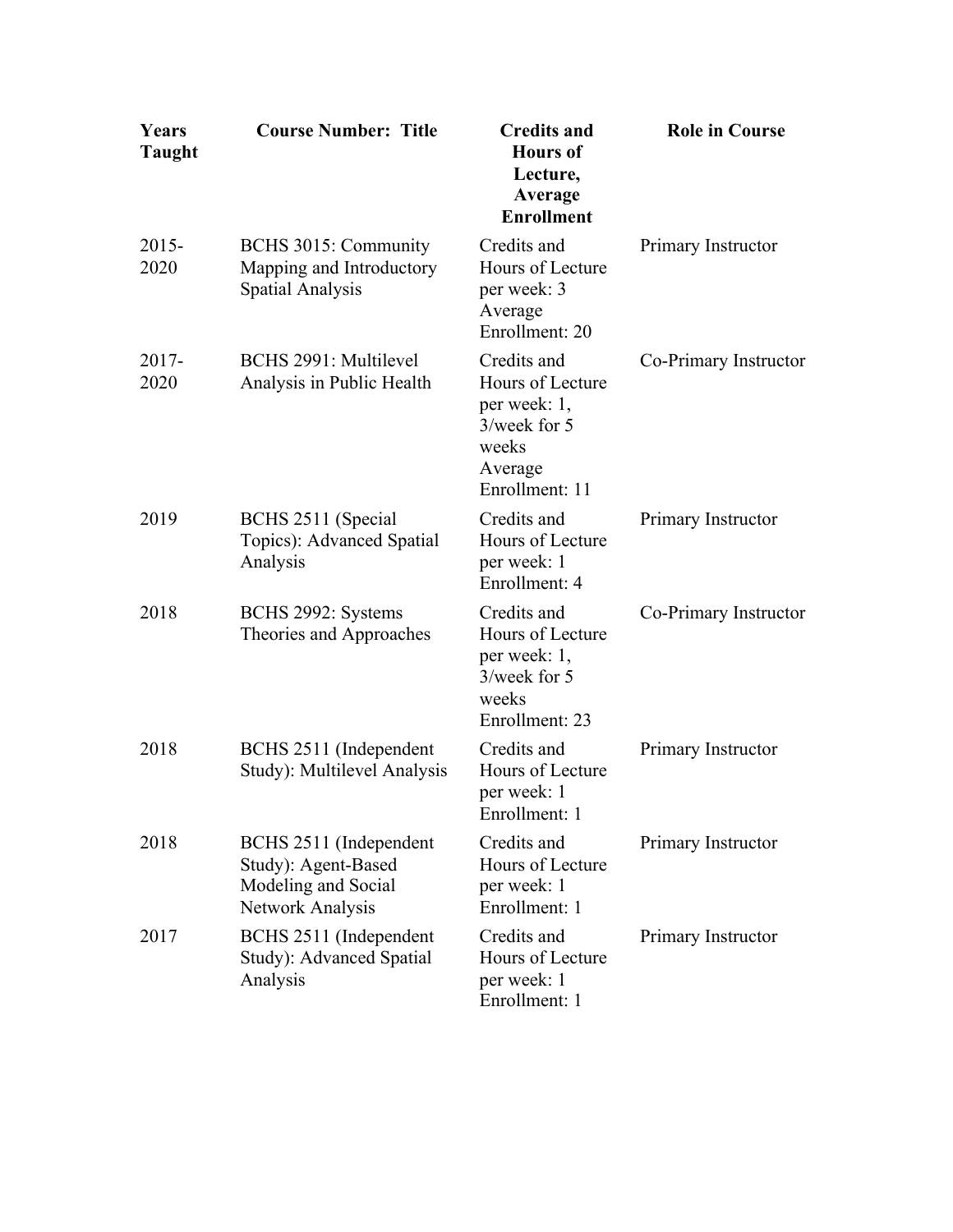| Years<br><b>Taught</b> | <b>Course Number: Title</b>                                                                                                                                                                                           | <b>Credits and</b><br><b>Hours</b> of<br>Lecture,<br>Average<br><b>Enrollment</b> | <b>Role in Course</b>                 |
|------------------------|-----------------------------------------------------------------------------------------------------------------------------------------------------------------------------------------------------------------------|-----------------------------------------------------------------------------------|---------------------------------------|
| 2016                   | BCHS 2511 (Independent<br>Study): Exploring the<br><b>Association Between</b><br>Women's Access to<br>Economic Resources and<br>Intimate Partner Violence<br>and Gender Attitudes Using<br>a Population-Based Dataset | Credits and<br>Hours of Lecture<br>per week: 1<br>Enrollment: 1                   | Primary Instructor                    |
| 2015                   | BCHS 2511 (Independent<br>Study): Spatial Analysis and<br>Multilevel Modeling                                                                                                                                         | Credits and<br>Hours of Lecture<br>per week: 1<br>Enrollment: 1                   | Primary Instructor                    |
| 2014                   | BCHS 2511 (Independent<br>Study): Middle Level<br>Theory: Explaining Health<br>and Informing Interventions                                                                                                            | Credits and<br>Hours of Lecture<br>per week: 1<br>Enrollment: 1                   | Primary Instructor                    |
| 2014                   | BCHS 2511 (Independent<br>Study): Agent-Based<br>Modeling and Analytic<br>Sociology                                                                                                                                   | Credits and<br>Hours of Lecture<br>per week: 1<br>Enrollment: 1                   | Primary Instructor                    |
| 2008                   | Introduction to<br>Epidemiology                                                                                                                                                                                       | Credits and<br>Hours of Lecture<br>per week: 3<br>Enrollment: 100                 | <b>Graduate Student</b><br>Instructor |
| 2007                   | Principles and Methods of<br>Epidemiology                                                                                                                                                                             | Credits and<br>Hours of Lecture<br>per week: 3<br>Enrollment: 70                  | <b>Graduate Student</b><br>Instructor |
| 2005                   | Epidemiologic Data<br>Analysis                                                                                                                                                                                        | Credits and<br>Hours of Lecture<br>per week: 2<br>Enrollment: 25                  | <b>Teaching Assistant</b>             |

## **b. Other Teaching (lectures, tutorials and continuing education courses)**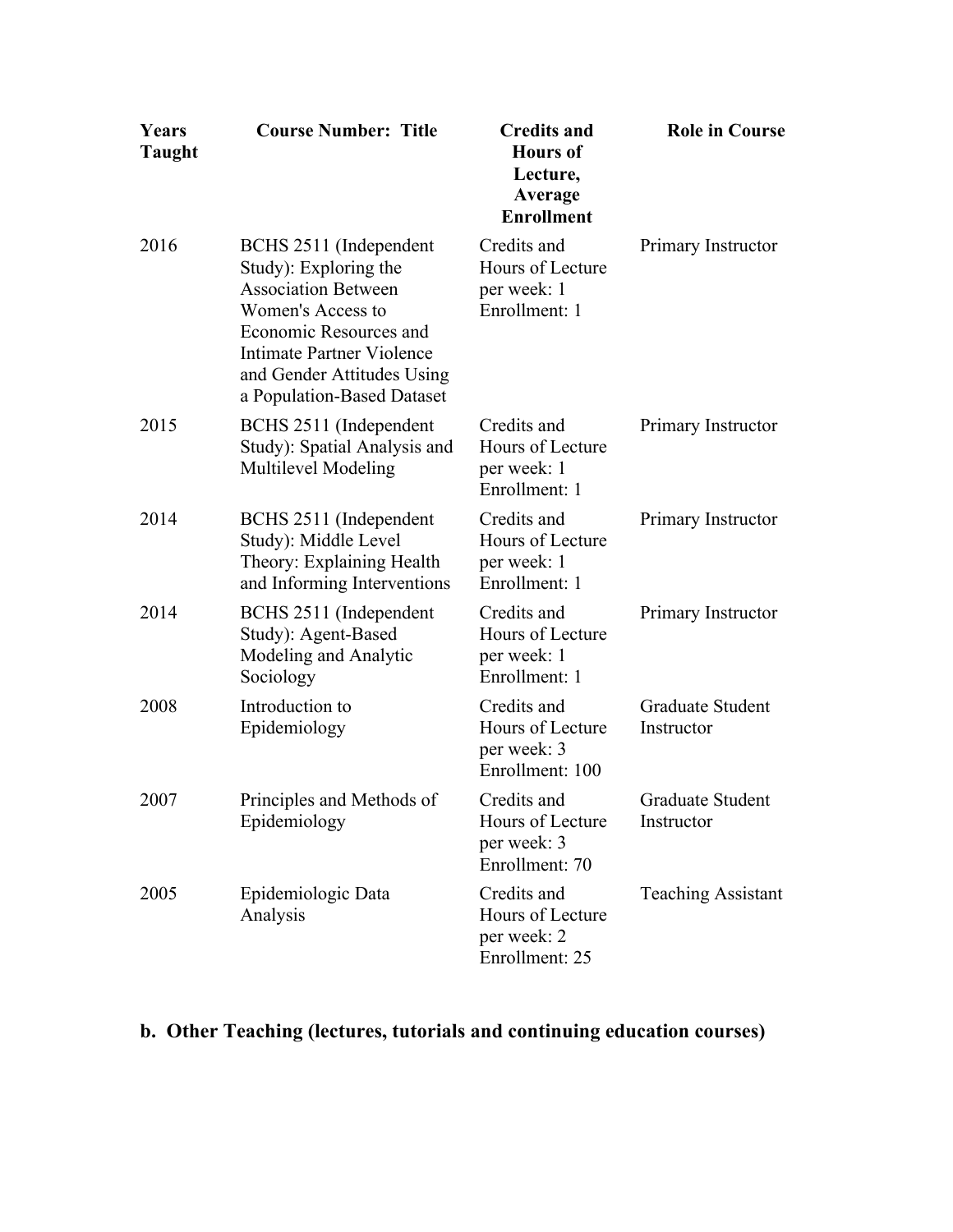| Date(s)          | <b>Type of Teaching</b>                                                                                                              | <b>Title</b>                                                                           |
|------------------|--------------------------------------------------------------------------------------------------------------------------------------|----------------------------------------------------------------------------------------|
| 2017-2019        | Guest Lecture, Social and<br><b>Behavioral Sciences and Public</b><br>Health                                                         | Methods to Study Social<br>Dynamics in Public Health                                   |
| 2018             | Guest Lecture, Special Studies in<br><b>Spatial Analysis</b>                                                                         | Multiscale Analyses of<br><b>Alcohol Outlets and Crime</b><br>Reports in Oakland, CA   |
| 2018             | Guest Lecture, Special Studies in<br><b>Spatial Analysis</b>                                                                         | Spatial Data in Public<br>Health                                                       |
| 2014, 2016-2020  | Guest Lecture, Social<br>Epidemiology                                                                                                | Social Epidemiology: Key<br><b>Study Designs</b>                                       |
| 2018             | Guest Lecture, Applied Multiple<br>Regression Analysis and Causal<br>Modeling for Behavioral and<br><b>Community Health Sciences</b> | Everything You Ever<br>Wanted to Know About<br>Spatial Analysis                        |
| 2015, 2016, 2018 | Guest Lectures, Integrative<br><b>Research Seminar: Grant Writing</b>                                                                | Drafting Specific Aims;<br><b>Critiquing Grant</b>                                     |
| 2016, 2017, 2018 | Guest Lecture, Introduction to<br>Community Health                                                                                   | Methods to Study Social<br>Dynamics in Public Health                                   |
| 2014, 2016, 2017 | Guest Lecture, Introduction to<br><b>Applied Research</b>                                                                            | <b>Mixed Methods</b><br>Approaches in Public<br><b>Health Research</b>                 |
| 2015, 2016       | Guest Lecture, Doctoral Seminar<br>on Paper Writing                                                                                  |                                                                                        |
| 2013, 2014       | Guest Lecture, Introduction to<br>Community Health                                                                                   | Model-Based Approaches<br>to Public Health Research<br>and Intervention<br>Development |
| 2014             | Guest Lecture, Introduction to<br>Theories                                                                                           | Applying a Social<br>Ecological Perspective to<br>Social Epidemiology<br>Research      |

## **c. Major Advisor for Graduate Student Essays, Theses, and Dissertations**

| Name of<br><b>Student</b> | <b>Degree</b><br>Awarded,<br>Year | <b>Type of Document and Title</b> | Role    |
|---------------------------|-----------------------------------|-----------------------------------|---------|
| Michelle                  | Ph.D., In                         |                                   | Primary |
| Dougherty                 | Progress                          |                                   | Advisor |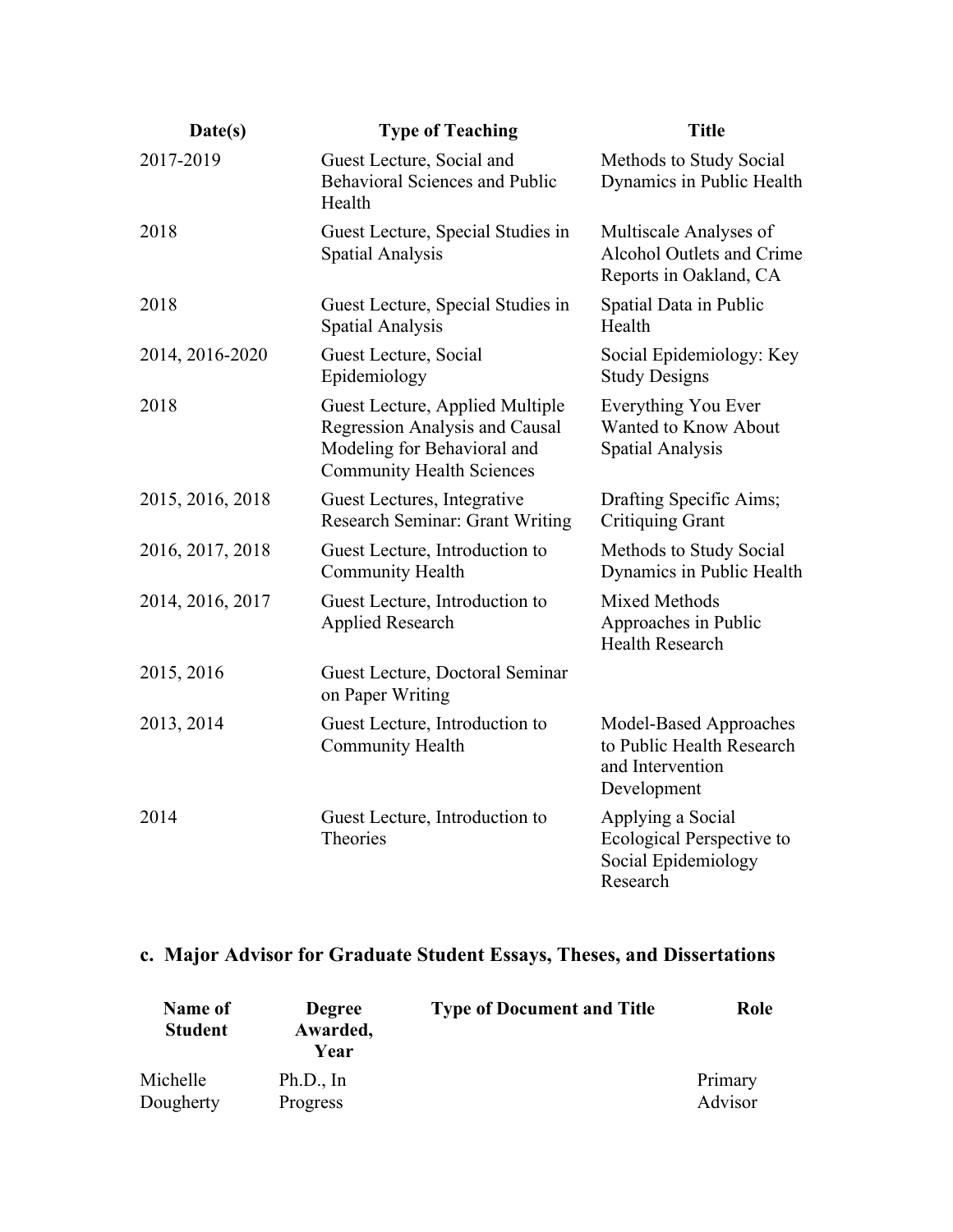| <b>Name of</b><br><b>Student</b> | <b>Degree</b><br>Awarded,<br>Year | <b>Type of Document and Title</b>                                                                                                                                                                                                                                                                                                                       | Role                                                     |
|----------------------------------|-----------------------------------|---------------------------------------------------------------------------------------------------------------------------------------------------------------------------------------------------------------------------------------------------------------------------------------------------------------------------------------------------------|----------------------------------------------------------|
| Jessica<br>Frankeberger          | Ph.D., In<br>Progress             | Dissertation: Social Ecological<br><b>Contexts of Opioid Overdoses</b><br>and Hospital Readmissions in the<br>Postpartum Period                                                                                                                                                                                                                         | Primary<br>Advisor                                       |
| Samantha<br>Bednar               | MPH, In<br>Progress               |                                                                                                                                                                                                                                                                                                                                                         | Academic<br>Advisor                                      |
| Joseph<br>McNeill                | MPH, In<br>Progress               |                                                                                                                                                                                                                                                                                                                                                         | Academic<br>Advisor                                      |
| Melissa<br>Carden                | MPH, In<br>Progress               |                                                                                                                                                                                                                                                                                                                                                         | Academic<br>Advisor                                      |
| Erin<br>McPherson                | MPH, In<br>Progress               |                                                                                                                                                                                                                                                                                                                                                         | Thesis Chair<br>and Academic<br>Advisor                  |
| John Ries                        | MPH, 2019                         | Thesis: Impact of a healthy living<br>curriculum on diet and weight<br>status in children who participate<br>in the 5-2-1-0/Let's Move<br>program                                                                                                                                                                                                       | Thesis Chair<br>and Academic<br>Advisor                  |
| Ian Murphy                       | MPH, 2018                         | Thesis: Understanding the dyad:<br>Adaptation of a video-based<br>coding system for interactions<br>between adults and young<br>children                                                                                                                                                                                                                | Thesis Chair<br>and Academic<br>Advisor                  |
| Charlie<br>Borowicz              | MPH, 2018                         | Thesis: Comprehensive<br>recommendations for improving<br>the healthcare experience of<br>gender-variant, gender non-<br>conforming, and transgender<br>individuals                                                                                                                                                                                     | Academic<br>Advisor and<br>Thesis<br>Committee<br>Member |
| Chelsea<br>Proulx                | MPH, 2017                         | Thesis: Effects of LGBTQ-<br>inclusive sex education on mental<br>health and experiences of<br>bullying among U.S. high school<br>students.<br><b>Award Received: Second Place</b><br>Award for Master's Student<br>Research, 2017 Dean's Day<br><b>Student Research Competition,</b><br>Graduate School of Public Health,<br>University of Pittsburgh. | Thesis Chair                                             |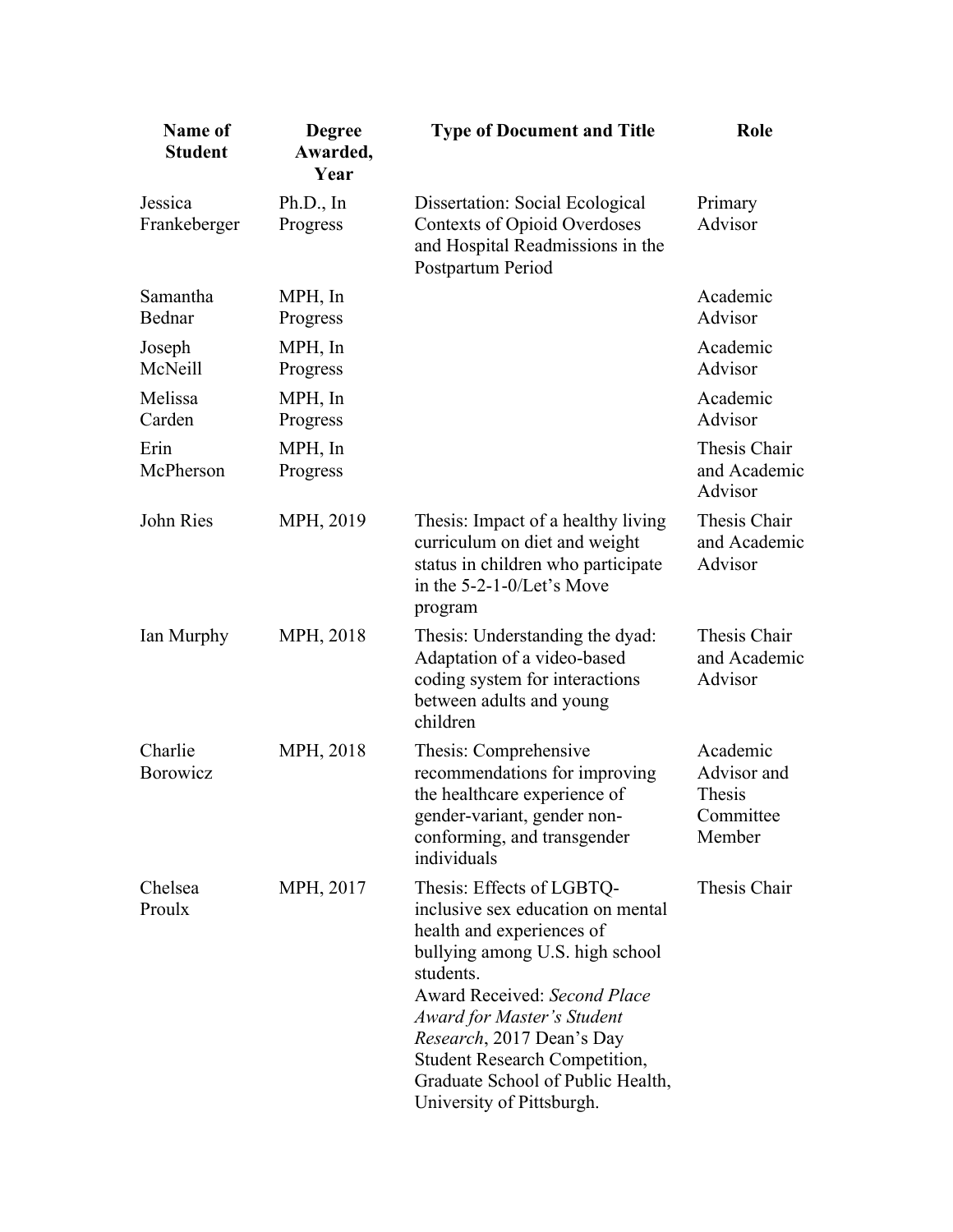| Name of<br><b>Student</b> | <b>Degree</b><br>Awarded,<br>Year | <b>Type of Document and Title</b>                                                                                                                                                                                                                                               | Role           |
|---------------------------|-----------------------------------|---------------------------------------------------------------------------------------------------------------------------------------------------------------------------------------------------------------------------------------------------------------------------------|----------------|
| Dana Heilman              | MPH, 2017                         | Essay: Social disorganization,<br>harm reduction, and Hepatitis C                                                                                                                                                                                                               | Thesis Chair   |
| Samik Patel               | BS, 2018                          | Undergraduate Honors College<br>Thesis: Syringe exchange service<br>mapping and analysis with<br>neighborhood level factors within<br>Pittsburgh Pennsylvania.<br>Thesis published in<br>Undergraduate Journal of Service<br>Learning and Community-Based<br>Research, Volume 7 | Thesis Advisor |

### **d. Service on Masters or Doctoral Committees**

## **Doctoral Committees**

| <b>Dates</b><br><b>Served</b> | Name of<br><b>Student</b>    | <b>Degree</b><br>Awarded               | <b>Title of Dissertation</b>                                                                                                                                                                                                      |
|-------------------------------|------------------------------|----------------------------------------|-----------------------------------------------------------------------------------------------------------------------------------------------------------------------------------------------------------------------------------|
| $2020 -$                      | Natalie<br>Sumetsky          | In Progress<br>(Ph.D.)<br>Epidemiology |                                                                                                                                                                                                                                   |
| $2019 -$                      | Sarah<br>Sanders             | In Progress<br>(Ph.D.)                 | Disparities in geographic and financial<br>access to birth center care between<br>Black and White childbearing<br>populations in the United States                                                                                |
| $2019 -$                      | Mohammed<br>Bu-Saad          | In Progress<br>(Ph.D.)<br>Epidemiology |                                                                                                                                                                                                                                   |
| $2017 -$<br>2020              | Jessica<br>Thompson          | Ph.D.                                  | Informing cardiovascular disease<br>prevention among rural Appalachian<br>women: A community-engaged mixed<br>method study. Funding: National Heart,<br>Lung, and Blood Institute NRSA<br>Individual Predoctoral Fellowship (F31) |
| $2018 -$                      | Darius<br>Bittle-<br>Dockery | In Progress<br>(Ph.D.)<br>Anthropology | Informational assemblages of chronicity<br>and the biopolitics of Syrian refugee<br>care in Jordan                                                                                                                                |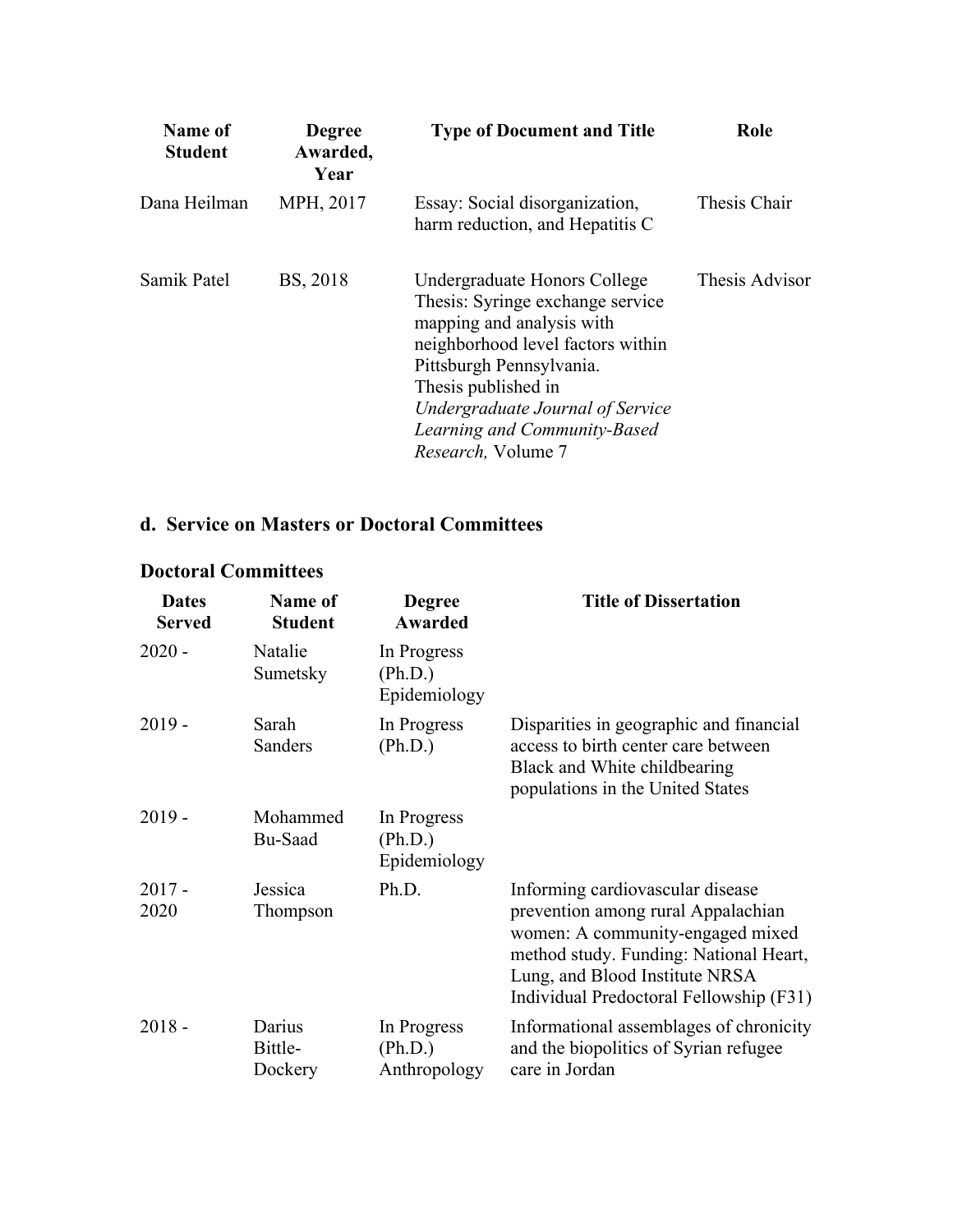| <b>Dates</b><br><b>Served</b> | Name of<br><b>Student</b>        | <b>Degree</b><br>Awarded                                          | <b>Title of Dissertation</b>                                                                                                                                                                                                                                 |
|-------------------------------|----------------------------------|-------------------------------------------------------------------|--------------------------------------------------------------------------------------------------------------------------------------------------------------------------------------------------------------------------------------------------------------|
| $2018 -$                      | Mary Schiff                      | In Progress<br>(Ph.D.)<br>Epidemiology                            | Neighborhood Structural Disadvantage<br>and Cardiovascular Risk: Impacts of<br>Residential Socioeconomic<br>Deprivation, Neighborhood<br>Deterioration, Spatial Segregation, and<br>Cumulative Disadvantage on<br>Cardiometabolic Health in Midlife<br>Women |
| $2018 -$<br>2020              | <b>Brian Adams</b>               | Ph.D.                                                             | Intimate partner violence within male<br>same-sex partnerships                                                                                                                                                                                               |
| $2019 -$<br>2020              | Katherine<br>Hails               | In Progress<br>(Ph.D.)<br>Clinical<br>Psychology                  | Child, family, and neighborhood<br>predictors of children's Body Mass<br>Index: A longitudinal study of<br>moderated mediation                                                                                                                               |
| $2018 -$<br>2019              | Tenley<br>Brownwright            | Ph.D.<br>Epidemiology                                             | High resolution vaccination coverage<br>data in the US and Africa: A geographic<br>risk analysis                                                                                                                                                             |
| $2017 -$<br>2019              | Johnathan<br>Raviotta            | Ph.D.                                                             | Overcoming barriers to improved<br>immunization rates in primary care                                                                                                                                                                                        |
| $2017 -$<br>2019              | Christian<br>Garcia-<br>Carvallo | Ph.D.<br>Epidemiology                                             | Influenza dynamics in Chile                                                                                                                                                                                                                                  |
| $2017 -$<br>2019              | Candice<br><b>Biernesser</b>     | Ph.D.                                                             | Social media's impact on adolescent<br>suicide risk                                                                                                                                                                                                          |
| $2016 -$<br>2018              | Gretchen<br>White                | Ph.D.<br>Epidemiology                                             | Alcohol use and weight status                                                                                                                                                                                                                                |
| $2016 -$<br>2018              | Stephen Liu                      | Ph.D.<br>Epidemiology                                             | Latent classes and survival of<br>hospitalized opioid users in<br>Pennsylvania                                                                                                                                                                               |
| $2016 -$<br>2017              | Alexandra<br><b>Bellis</b>       | Ph.D.,<br>Community<br>Psychology;<br>Georgia State<br>University | Alcohol outlet density, heavy episodic<br>drinking, and sexual violence<br>perpetration: A multilevel mediation<br>model                                                                                                                                     |
| $2014 -$<br>2017              | Robert<br>Coulter                | Ph.D.                                                             | Detecting, explaining, and reducing<br>substance use, mental health, and<br>violence inequities for sexual and<br>gender minority youth and emerging<br>adults                                                                                               |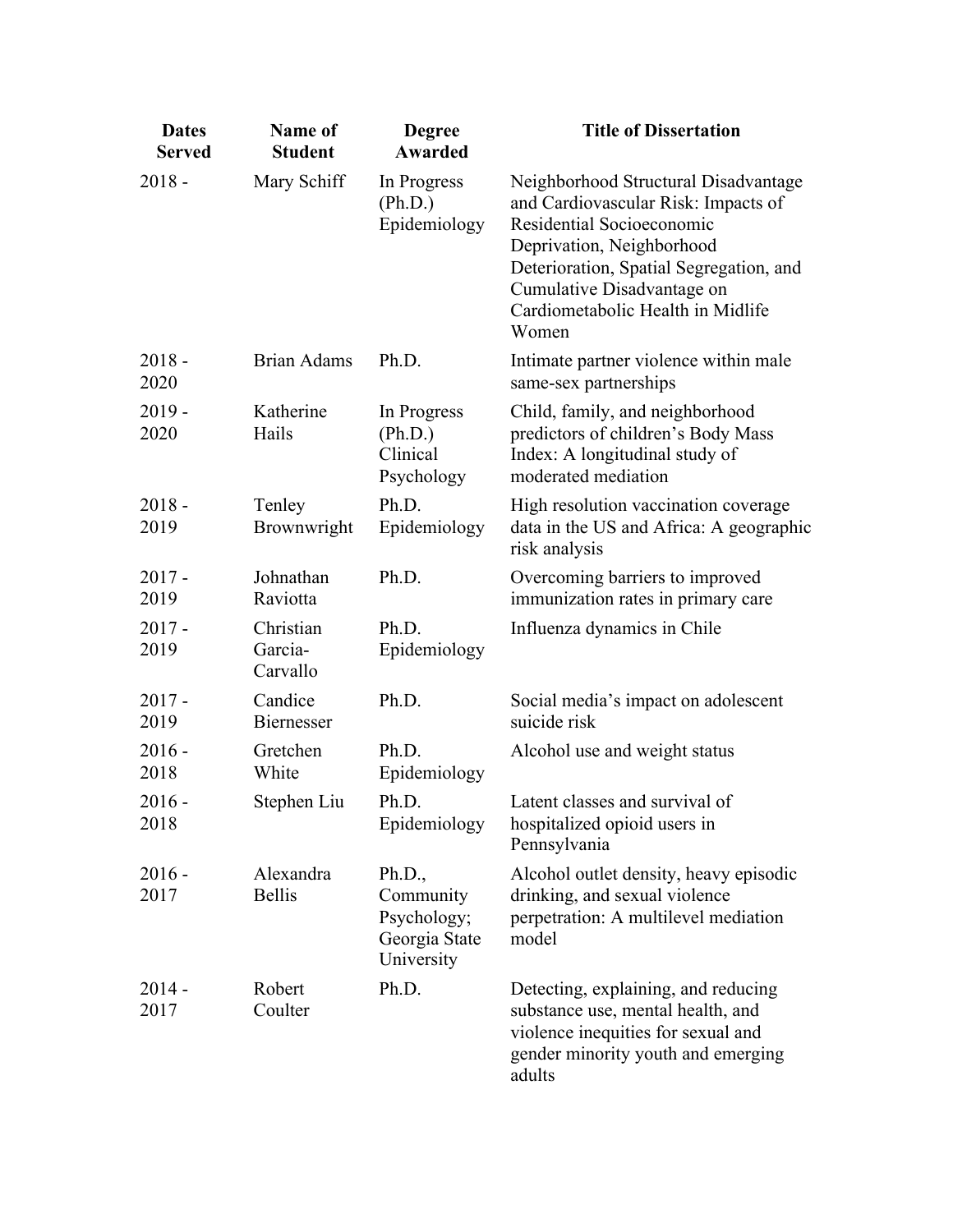### **Masters Committees**

| <b>Dates</b><br><b>Served</b> | Name of<br><b>Student</b> | <b>Degree</b><br><b>Awarded</b>                              | <b>Title of Thesis/Essay</b>                                                                                                                                                                                                                            |
|-------------------------------|---------------------------|--------------------------------------------------------------|---------------------------------------------------------------------------------------------------------------------------------------------------------------------------------------------------------------------------------------------------------|
| $2020 -$<br>2021              | Paula<br>Dzimira          | <b>MPH</b><br>Epidemiology                                   | Viral Hepatitis services and providers<br>in Pennsylvania: a preliminary survey                                                                                                                                                                         |
| 2020                          | Margaret<br>Carr          | <b>MPH</b><br>Epidemiology                                   | Availability of Hepatitis C services in<br>drug and alcohol treatment facilities in<br>Pennsylvania                                                                                                                                                     |
| 2020                          | Elizabeth<br>Born         | <b>MHA</b><br><b>Health Policy</b><br>and<br>Management      | Patient and family advisory councils<br>within healthcare organizations                                                                                                                                                                                 |
| $2019 -$<br>2020              | Kavita<br>Vinekar         | <b>MPH</b>                                                   | Crisis pregnancy centers and abortion<br>facilities in the United States: a spatial<br>analysis                                                                                                                                                         |
| 2019                          | <b>Brandon</b><br>Herbert | <b>MPH</b><br>Epidemiology                                   | A cross-sectional analysis of the<br>association between the American<br>Heart Association's Life's Simple 7<br>and social risk factors in US adults:<br><b>NHANES 2015-2016</b>                                                                        |
| $2017 -$<br>2018              | William<br>Louth          | <b>MPH</b>                                                   | Award Received: Award for Best<br>Master's Student Presentation in the<br>Department of Behavioral and<br>Community Health Sciences, 2018<br>Dean's Day Student Research<br>Competition, Graduate School of<br>Public Health, University of Pittsburgh. |
| $2015 -$<br>2018              | Emilie Feng               | <b>MPH</b><br>Environmental<br>and<br>Occupational<br>Health | Mercury exposure through subsistence<br>hunted land and sea mammals among<br><b>Alaskan Natives</b>                                                                                                                                                     |
| 2017                          | Natalie<br>Sumetsky       | <b>MPH</b><br><b>Biostatistics</b>                           | Spatiotemporal modeling of opioid<br>abuse and dependence outcomes using<br>Bayesian hierarchical methods                                                                                                                                               |
| 2017                          | Abigail<br><b>Baines</b>  | <b>MPH</b>                                                   | Risk factors for elder abuse mapped<br>across Pennsylvania counties: Can we<br>determine areas of need?                                                                                                                                                 |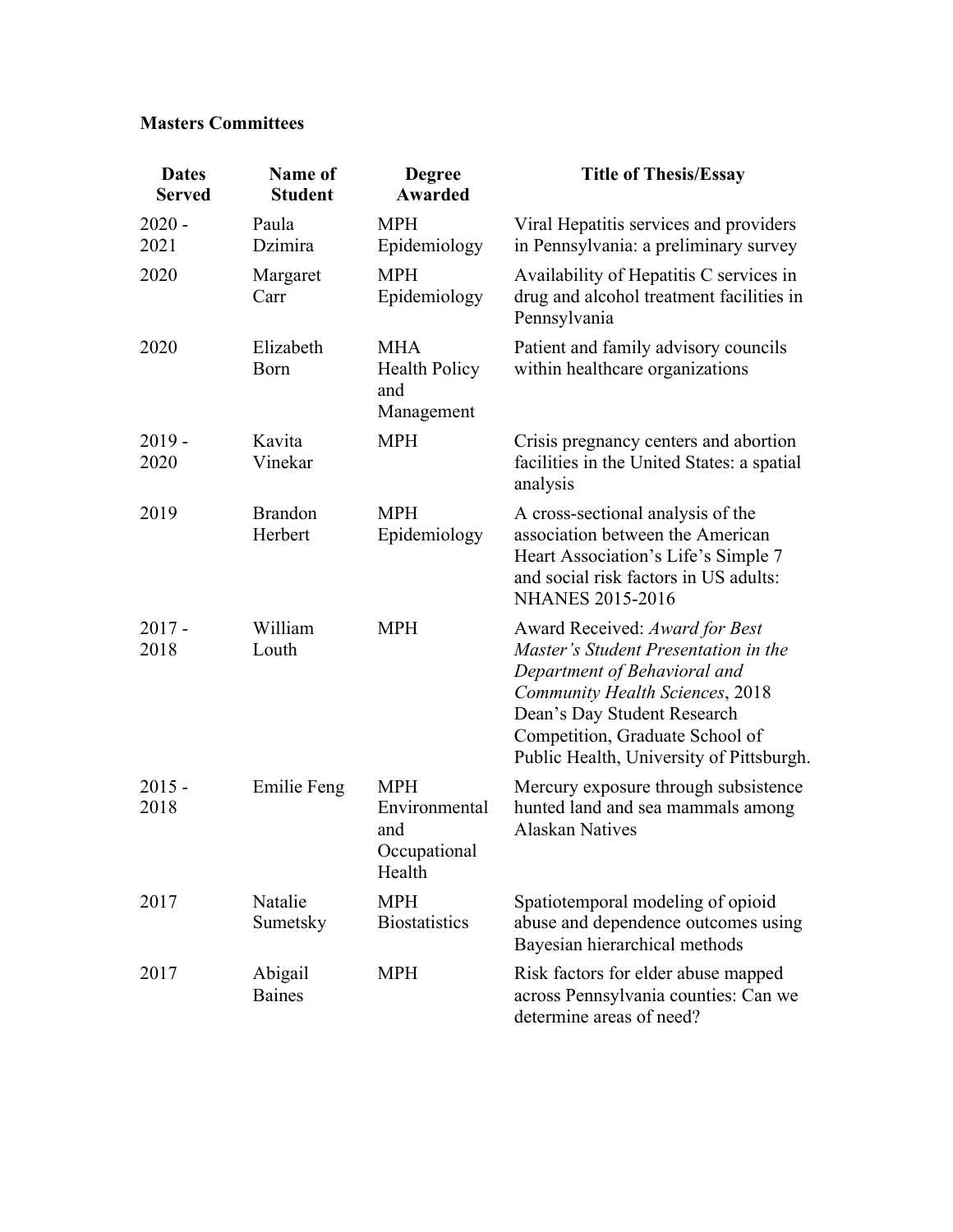| <b>Dates</b><br><b>Served</b> | Name of<br><b>Student</b> | <b>Degree</b><br><b>Awarded</b> | <b>Title of Thesis/Essay</b>                                                                                                         |
|-------------------------------|---------------------------|---------------------------------|--------------------------------------------------------------------------------------------------------------------------------------|
| 2017                          | Amanda<br>Welk            | <b>MPH</b>                      | Evaluation of naloxone take-home kit<br>distribution to emergency department<br>patients treated and released for opioid<br>overdose |
| 2016                          | Yuruo Li                  | <b>MPH</b><br>Epidemiology      | Mathematical models of<br>subpopulation-specific sexual<br>interactions for HIV transmission and<br>control                          |
| 2015                          | Katie Naper               | <b>MPH</b>                      | Community-oriented approaches to<br>opioid abuse among the homeless in<br>Allegheny County: A literature review                      |
| 2015                          | Maria Anies               | <b>MPH</b>                      | Barriers to antiretroviral therapy<br>adherence for HIV positive adolescents<br>in South Africa                                      |
| 2014                          | Sarah<br>Bowen-Salio      | <b>MPH</b>                      | The fat and thin of it: Neighborhood<br>environment and obesity in the<br>Allegheny County Health Survey                             |

## **e. Service on Comprehensive or Qualifying Examination Committees**

| <b>Dates Served</b> | <b>Student Population</b>                                                          | <b>Type of Exam</b><br>(Qualifying/Comprehensive) |
|---------------------|------------------------------------------------------------------------------------|---------------------------------------------------|
| 2020                | 1 Ph.D. BCHS student                                                               | Preliminary Exam Chair                            |
| $2015 -$            | 3 Ph.D. BCHS students                                                              | Preliminary Exam                                  |
| $2014 - 2021$       | 16 Ph.D. students (BCHS,<br>Epidemiology)                                          | Comprehensive Exam                                |
| $2016 - 2021$       | 16 Ph.D. students (BCHS,<br>Epidemiology, Clinical<br>Psychology,<br>Anthropology) | Overview Exam                                     |
| 2014                | 1 Ph.D. student (McGill)<br>University,<br>Epidemiology)                           | <b>External Reviewer</b>                          |
| 2017                | 1 Ph.D. student (Georgia<br>State University,<br>Community Psychology)             | <b>Dissertation Proposal Exam</b>                 |

### **f. Supervision of Post-Doctoral Students, Residents, Junior Faculty, and Fellows**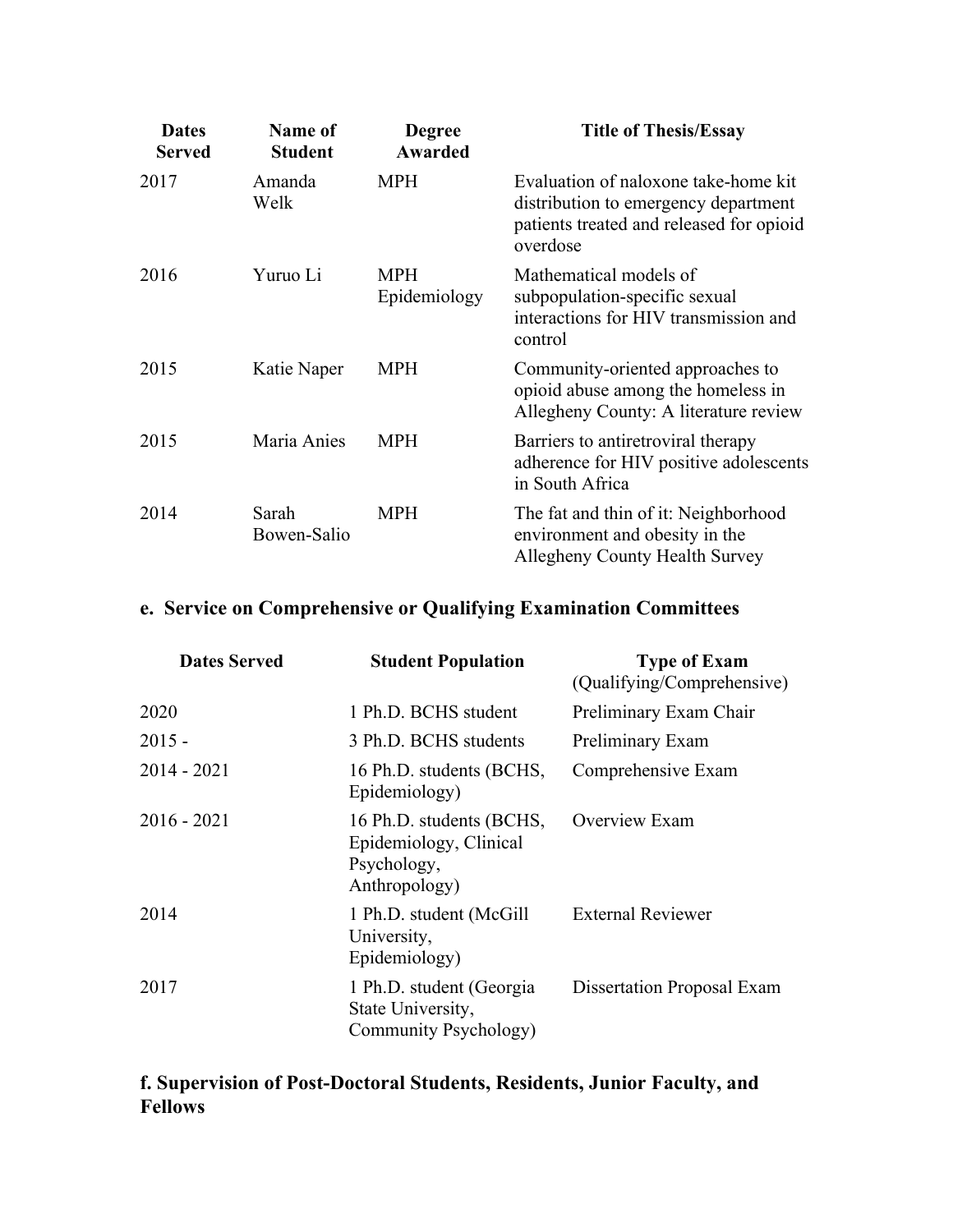| <b>Dates</b><br><b>Supervised</b> | <b>Name and Position of Trainee</b>                                                                                                                                                     | Role                                                                                                                                                            |
|-----------------------------------|-----------------------------------------------------------------------------------------------------------------------------------------------------------------------------------------|-----------------------------------------------------------------------------------------------------------------------------------------------------------------|
| $2019 -$                          | Kristina Rudd<br><b>Assistant Professor</b><br>Department of Critical Care Medicine<br>University of Pittsburgh School of<br>Medicine                                                   | Co-primary mentor,<br>Funded NIH K23 "The<br>syndemic of sepsis,<br>multimorbidity, aging, and<br>low healthcare access and<br>quality"                         |
| $2019 -$                          | Coleman Drake<br><b>Assistant Professor</b><br>Department of Health Policy and<br>Management<br>University of Pittsburgh Graduate School<br>of Public Health                            | Mentor, Funded NIH K01<br>"Geographic access to<br>medication assisted<br>treatment for Medicaid<br>enrollees with opioid use<br>disorder"                      |
| $2018 -$                          | <b>Robert Coulter</b><br><b>Assistant Professor</b><br>Department of Behavioral and<br><b>Community Health Sciences</b><br>University of Pittsburgh Graduate School<br>of Public Health | Mentor, Funded NIH K01<br>"Developing and piloting a<br>school staff-based<br>intervention to reduce<br>alcohol and drug use<br>among sexual minority<br>youth" |
| $2018 -$                          | Franziska Rosser<br><b>Assistant Professor of Pediatrics</b><br>University of Pittsburgh School of<br>Medicine                                                                          | Mentor, Funded NIH K08<br>"Vitamin D status,<br>ambient air pollution, and<br>severe asthma<br>exacerbations in children"                                       |
| $2017 - 2019$                     | Shaina Stacy<br>Postdoctoral Scholar<br>Department of Epidemiology<br>University of Pittsburgh Graduate School<br>of Public Health<br>University of Pittsburgh Cancer Institute         | Co-Mentor                                                                                                                                                       |

### **g. Curriculum Development Activities**

Social Dynamics & Community Health course series development  $2015$  – present Department of Behavioral and Community Health Sciences University of Pittsburgh Graduate School of Public Health Six 1 credit courses; one introductory course and 5 methods-specific courses

Multilevel Statistical Modeling course development 2017 – 2018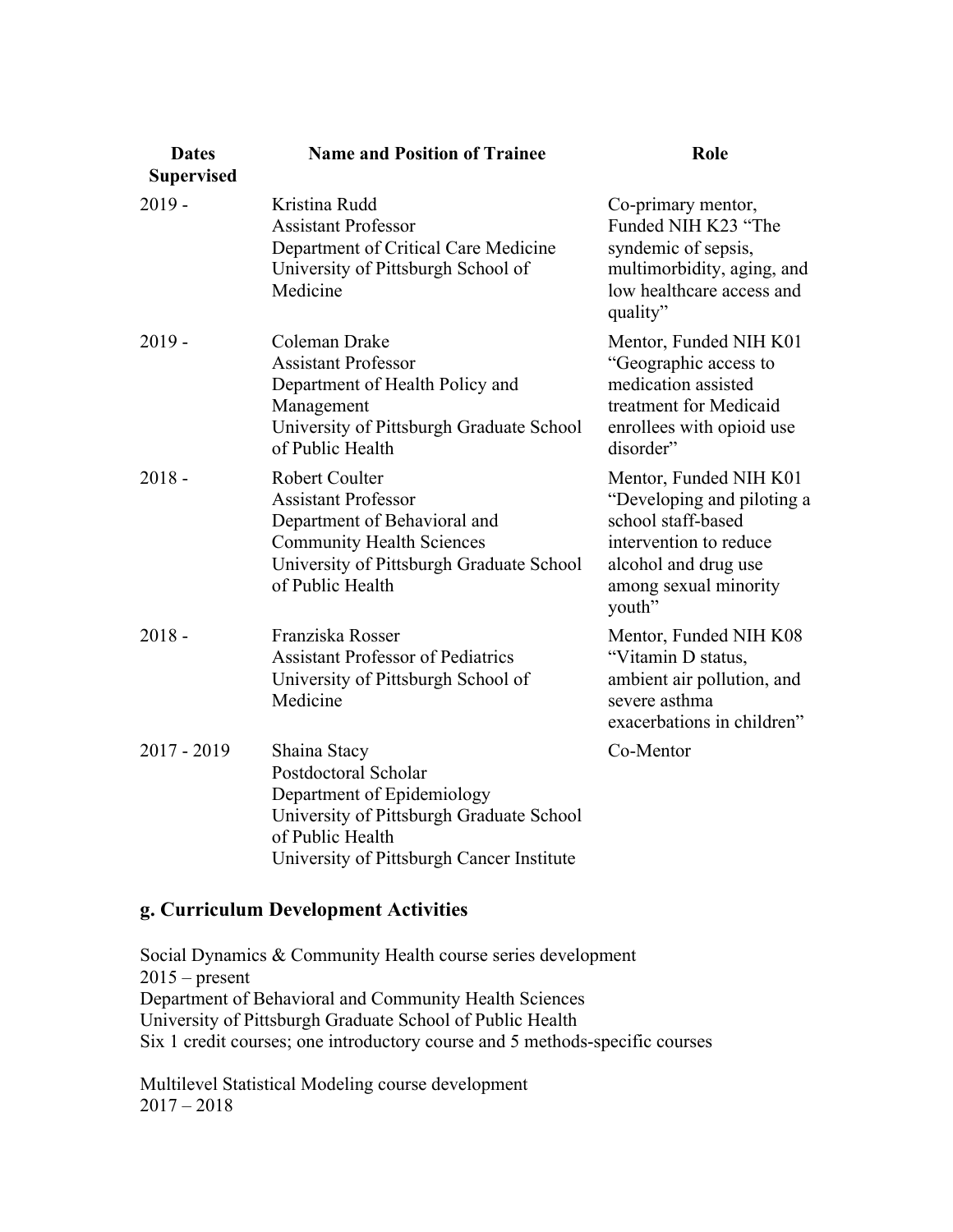Department of Behavioral and Community Health Sciences University of Pittsburgh Graduate School of Public Health Developed a flipped classroom model using Innovative Educational Technologies

### **2. Research and Training**

### **a. Grants and Contracts Received**

### **Principal Investigator**

| Years<br><b>Inclusive</b> | <b>Grant and/or Contract</b><br><b>Number and Title</b>                                                                                                                                      | <b>Source</b>                                                            | Annual<br><b>Direct</b><br><b>Costs</b> | $\frac{0}{0}$<br><b>Effort</b> |
|---------------------------|----------------------------------------------------------------------------------------------------------------------------------------------------------------------------------------------|--------------------------------------------------------------------------|-----------------------------------------|--------------------------------|
| $2020 -$                  | Service Availability and Social<br><b>Ecological Contexts of Opioid</b><br>Overdose and Hospital<br>Readmissions in the<br>Postpartum Period (UL1-<br>TR001857-06)                           | Pilot funding<br>from UL1                                                | \$25,000                                | n/a                            |
| $2018 -$                  | Framework for Behavioral Risk<br>Models of Alcohol Problems<br>(5P60AA006283-37)                                                                                                             | <b>NIH-NIAAA</b>                                                         | \$304,074                               | 30%                            |
| $2016 - 2021$             | Explaining Local Impacts of<br><b>Off-Premise Alcohol Outlets</b><br>on Problems (R01AA024759)                                                                                               | <b>NIH-NIAAA</b>                                                         | \$248,603                               | 40%                            |
| $2017 - 2018$             | Can Access to Medical<br>Cannabis Dispensaries Change<br>Patterns of Opioid Overdose<br>Deaths?                                                                                              | University of<br>Pittsburgh<br><b>CTSI</b> Pain<br>Research<br>Challenge | \$40,000                                | 8%                             |
| $2018 - 2019$             | I-Corps: A Wearable,<br><b>Biomarker-Tracking Device</b><br><b>Platform Using Machine</b><br>Learning and Predictive<br><b>Technology for Positive</b><br>Behavior Change. Award<br>#1850040 | National<br>Science<br>Foundation                                        | \$50,000                                | Donated                        |
| 2017                      | <b>Teaching Multilevel Statistical</b><br>Modeling with Innovative<br><b>Educational Technologies</b>                                                                                        | University of<br>Pittsburgh<br>Innovation in<br>Education                | \$4,781                                 | 2%                             |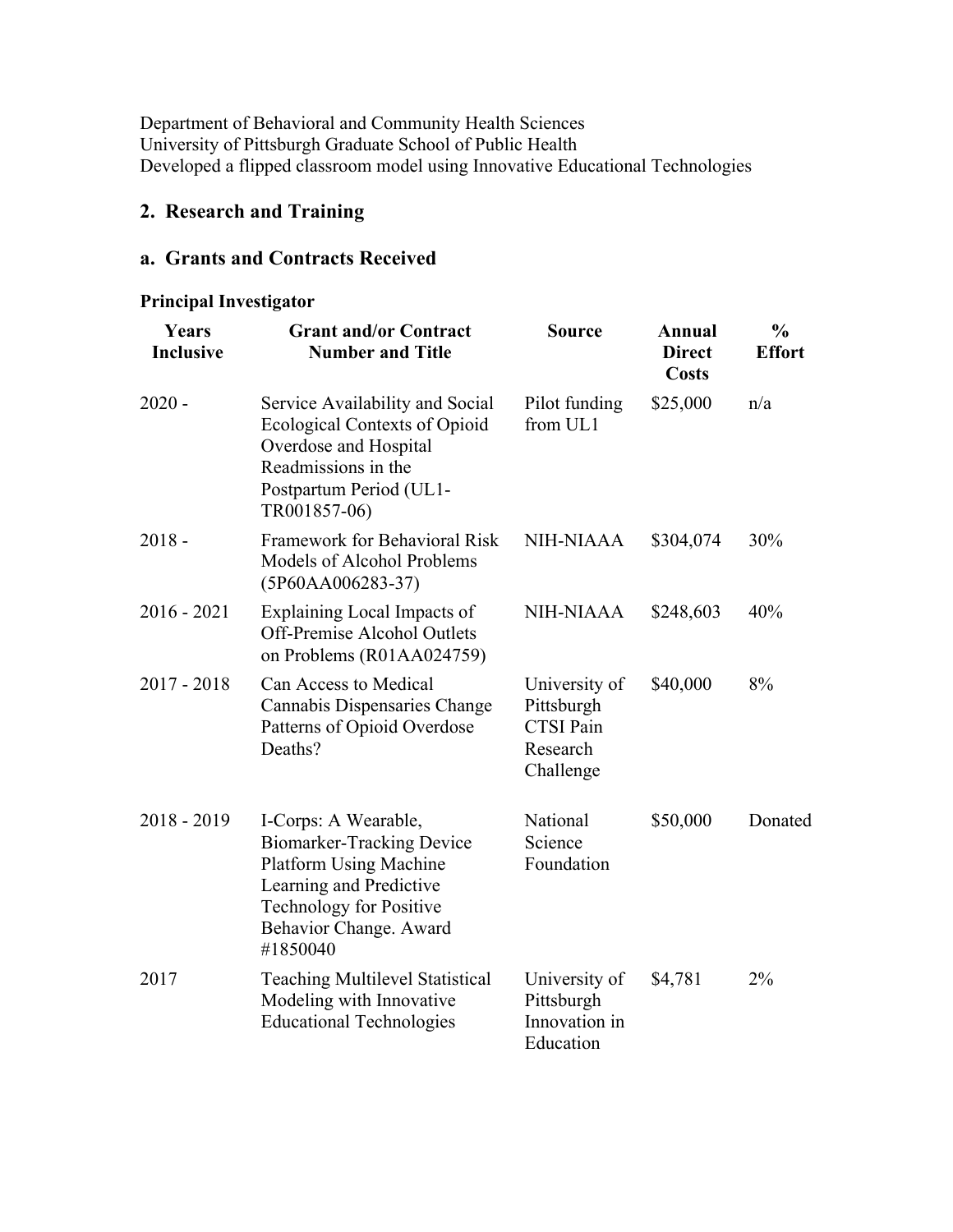| Years<br><b>Inclusive</b> | <b>Grant and/or Contract</b><br><b>Number and Title</b>                                                                  | <b>Source</b>                                                                                                                                    | Annual<br><b>Direct</b><br><b>Costs</b>        | $\frac{0}{0}$<br><b>Effort</b> |
|---------------------------|--------------------------------------------------------------------------------------------------------------------------|--------------------------------------------------------------------------------------------------------------------------------------------------|------------------------------------------------|--------------------------------|
| 2013-2017                 | Dose-Response and Context-<br>Specific Sexual Risks amongst<br><b>College Students</b><br>(R21AA021438)                  | <b>NIH-NIAAA</b>                                                                                                                                 | \$118,750                                      | 40%                            |
| 2014-2016                 | <b>Adolescent Girls' Substance</b><br>Use-Related Problems and<br>Contexts of Use                                        | Center for<br>Research<br>Development<br>Funds,<br>University of<br>Pittsburgh                                                                   | \$15,000                                       | Donated                        |
| 2015-2016                 | Social Ecological Contexts of<br>Opioid Use and Overdose in<br>Pennsylvania: A Mixed<br>Methods Study                    | Dean's Pilot<br>Grant<br>Program on<br>Advancing<br>Research on<br><b>Opioid Drug</b><br>and Heroin<br>Addiction,<br>University of<br>Pittsburgh | \$24,150                                       | Donated                        |
| 2014-2015                 | <b>Teen Dating Violence</b><br>Prevention: A Pilot Study                                                                 | Center for<br>Health<br>Equity,<br>University of<br>Pittsburgh                                                                                   | \$2,500                                        | Donated                        |
|                           | <b>Co-Principal Investigator</b>                                                                                         |                                                                                                                                                  |                                                |                                |
| Years<br><b>Inclusive</b> | <b>Grant and/or Contract</b><br><b>Number and Title</b>                                                                  | <b>Source</b>                                                                                                                                    | <b>Annual</b><br><b>Direct</b><br><b>Costs</b> | $\frac{0}{0}$<br><b>Effort</b> |
| 2014-2015                 | <b>IOTAS: It's OK To Ask</b><br>Someone! A Sexual Health<br><b>Textline and Millennial Peer</b><br><b>Education Tool</b> | Clinical $&$<br>Translational<br>Science<br>Institute                                                                                            | \$25,000                                       | Donated                        |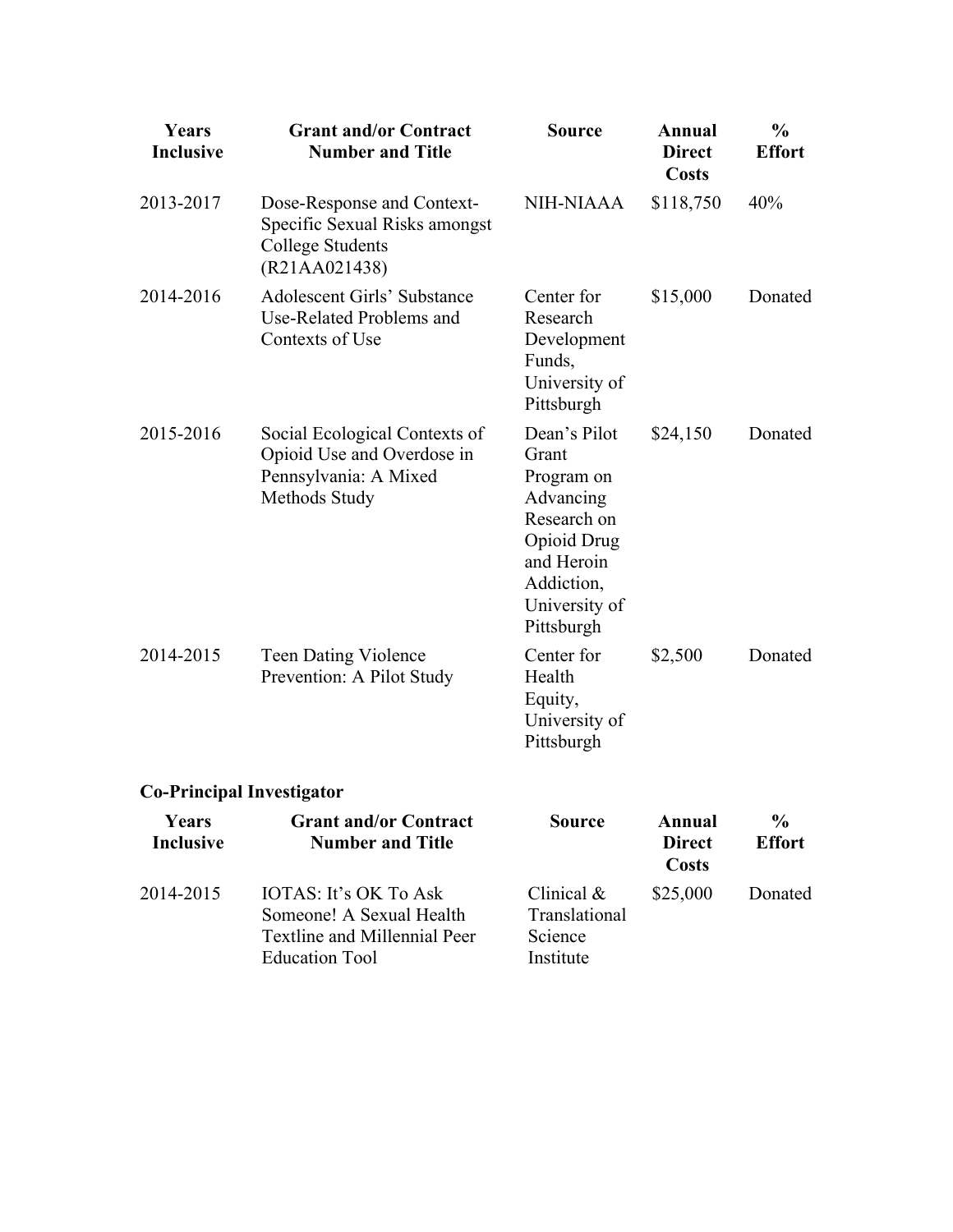## **Co-Investigator**

| Years<br><b>Inclusive</b> | <b>Grant and/or Contract</b><br><b>Number and Title</b>                                                                                                    | <b>Source</b>                                  | Average<br>Annual<br><b>Direct Costs</b> | % Effort   |
|---------------------------|------------------------------------------------------------------------------------------------------------------------------------------------------------|------------------------------------------------|------------------------------------------|------------|
| $2016 -$<br>2021          | <b>Environmental Drinking</b><br>Contexts & Intimate<br>Partner Violence<br>(R01AA022990)                                                                  | NIH-<br><b>NIAAA</b>                           | \$414,589                                | Consultant |
| $2016 -$<br>2020          | Impacts of Off-Premise<br>Alcohol Outlets on Local<br>Neighborhood Alcohol<br>Problems (R01AA023085)                                                       | NIH-<br><b>NIAAA</b>                           | \$228,718                                | 15%        |
| $2018 -$<br>2019          | Machine Learning and<br>Opioid Overdoses                                                                                                                   | Richard<br>King<br>Mellon<br>Foundation        | \$446,000                                | $5\%$      |
| $2015 -$<br>2018          | School-Based Health<br>Clinics: Effects on Youth<br>and Young Adult Sexual<br>Behavior (R01HD073386)                                                       | NIH-<br><b>NICHD</b>                           | \$270,800                                | $5\%$      |
| 2018                      | PA Opioid Dashboard                                                                                                                                        | State of<br>PA from<br>the Aetna<br>Foundation | \$1,000,000                              | $5\%$      |
| $2016 -$<br>2018          | Identifying Ecologically<br>Valid Intervention<br>Opportunities to Reduce<br>Opioid Injection Drug Use<br>in Southwestern<br>Pennsylvania<br>(R03DA043373) | NIH-<br><b>NIDA</b>                            | \$100,000                                | 10%        |
| 2012-2015                 | Environmental<br>Approaches to Prevention<br>(P60AA006282)                                                                                                 | NIH-<br><b>NIAAA</b>                           | \$1,621,026                              | 20%        |
| $2012 -$<br>2015          | <b>Community Alcohol</b><br><b>Outlet Density, Drunken</b><br>Driving and Violence:<br>Core Group Theory<br>(R01AA019773)                                  | NIH-<br><b>NIAAA</b>                           | \$318,205                                | 20%        |

## **b. Invited Lectureships and Major Seminars Related to Your Research**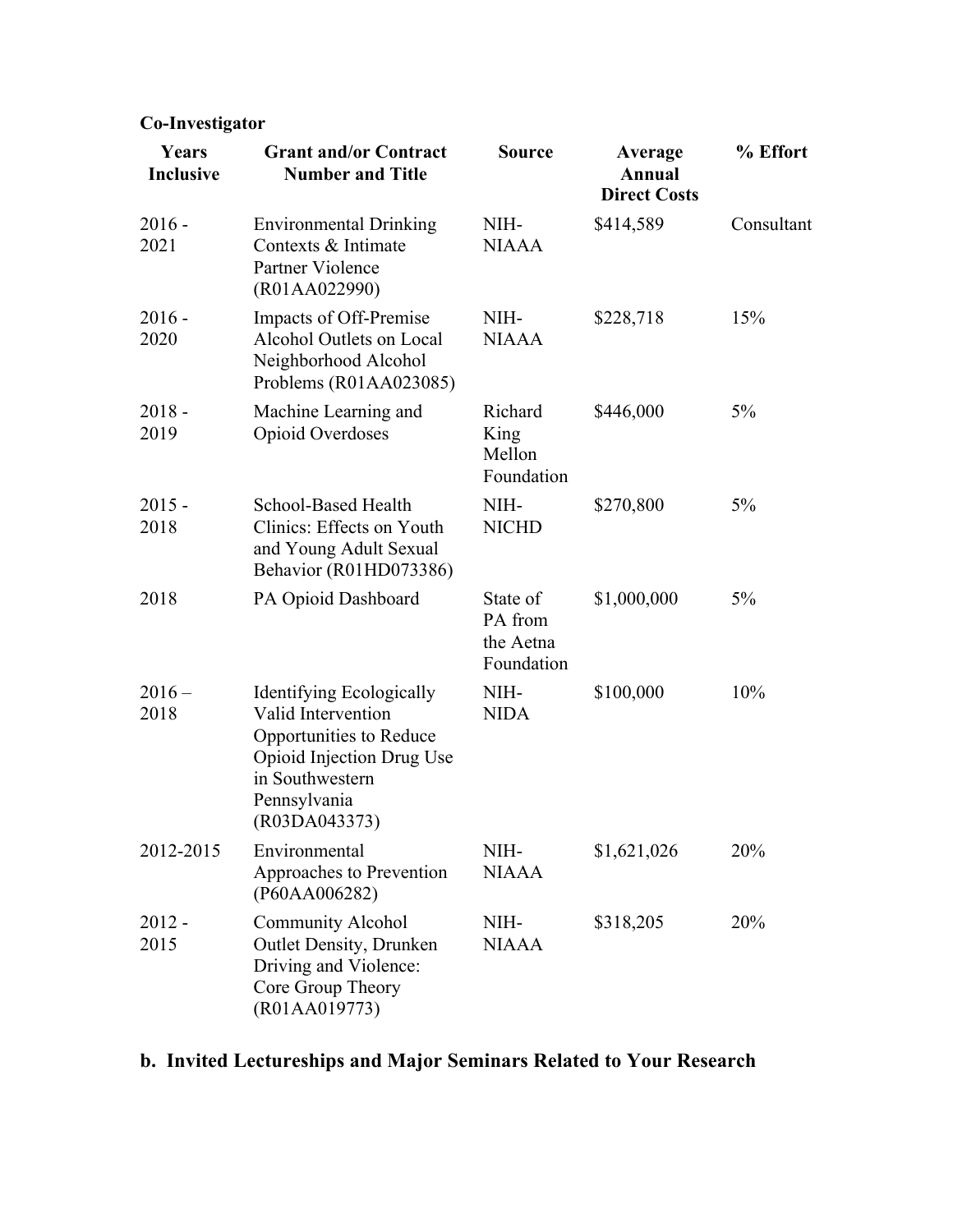| Date           | <b>Title of Presentation</b>                                                                                                                    | <b>Venue</b>                                                                                                                                |
|----------------|-------------------------------------------------------------------------------------------------------------------------------------------------|---------------------------------------------------------------------------------------------------------------------------------------------|
| January 2021   | A non-random sample of<br>University of Michigan<br>epidemiology career<br>trajectories. Or, how did I<br>end up as an (unplanned)<br>academic? | Doctoral Program Day<br>Department of Epidemiology<br>University of Michigan                                                                |
| October 2021   | Impacts of COVID-19 on<br>alcohol use                                                                                                           | Bridging Connections in<br><b>Addiction Research (BCAR)</b><br><b>Seminar Series</b><br>University of Pittsburgh                            |
| September 2021 | Multiscale analyses of<br>alcohol outlets and crime<br>reports in Oakland, CA                                                                   | Seminar on Addictions Research<br>(SOAR)<br>University of Pittsburgh                                                                        |
| May 2020       | Agent-based models and<br>behavioral risk models for<br>alcohol-related problems                                                                | Division of Adolescent Medicine<br>Research Methods Seminar,<br>University of Pittsburgh                                                    |
| December 2019  | Challenges in<br>Mathematical and<br><b>Computational Modeling</b><br>of Complex Systems                                                        | <b>Banff International Research</b><br><b>Station for Mathematical</b><br>Innovation and Discovery (BIRS)                                   |
| January 2019   | The importance of multi-<br>resolution spatial<br>modeling approaches in<br>public health                                                       | Coffee & Collaboration,<br>Department of Biostatistics,<br>University of Pittsburgh                                                         |
| October 2018   | Applying a behavioral<br>modeling framework to<br>alcohol-related problems<br>in community settings                                             | Modeling of Social Dynamics $\&$<br>Health Behavior Conference,<br>University of Pittsburgh                                                 |
| May 2018       | Environmental<br>approaches to prevention:<br>Theories, mechanisms,<br>models, new directions                                                   | <b>Public Health Dynamics</b><br>Seminar, University of Pittsburgh                                                                          |
| May 2018       | Panel Presentation:<br>Modeling urban systems                                                                                                   | Modeling the World's Systems<br>Conference, University of<br>Pittsburgh                                                                     |
| April 2018     | Using agent-based models<br>to understand community<br>social ecologies                                                                         | Modeling Anarchy, Governance,<br>and Technological Problems<br><b>Using Agent Based Modeling</b><br>conference, University of<br>Pittsburgh |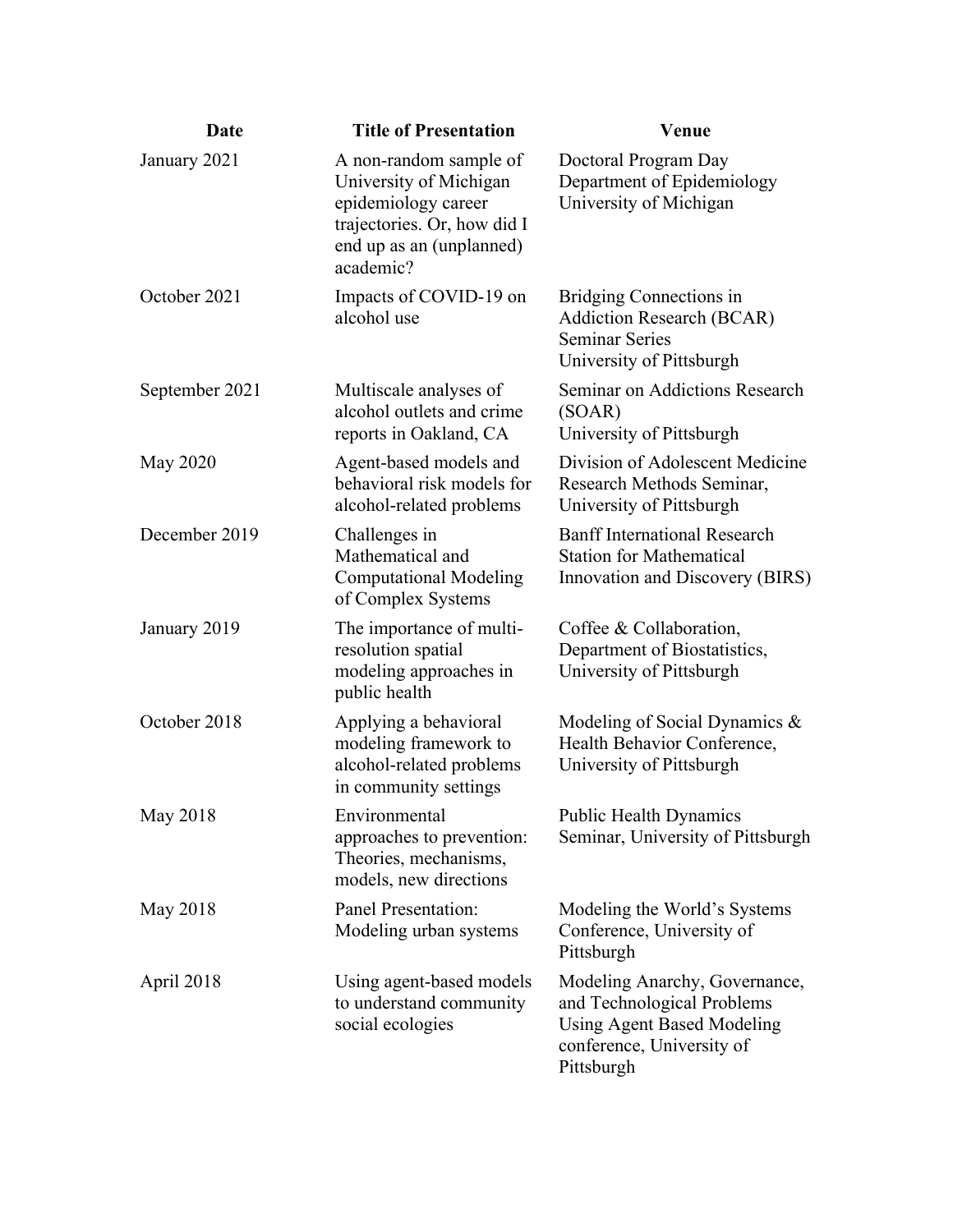| Date          | <b>Title of Presentation</b>                                                                                                                                                                   | Venue                                                                                                                                              |
|---------------|------------------------------------------------------------------------------------------------------------------------------------------------------------------------------------------------|----------------------------------------------------------------------------------------------------------------------------------------------------|
| March 2018    | Using agent-based models<br>to understand community<br>social ecologies                                                                                                                        | <b>Computational Social Science</b><br>retreat, University of Pittsburgh                                                                           |
| February 2018 | Designing and evaluating<br>a hybridized course for<br>multilevel analysis in<br>public health                                                                                                 | Teaching Partners meeting,<br>University Center for Teaching<br>and Learning, University of<br>Pittsburgh                                          |
| June 2017     | Can agent-based<br>modeling approaches help<br>us reduce alcohol-related<br>problems in community<br>settings?                                                                                 | Center for the Study of Health<br>and Risk Behaviors, University<br>of Washington                                                                  |
| February 2017 | Social ecological contexts<br>of opioid use and<br>overdose in Pennsylvania                                                                                                                    | Graduate School of Public Health<br>Grand Rounds presentation,<br>University of Pittsburgh                                                         |
| October 2016  | Social ecological contexts<br>of opioid use and<br>overdose in Pennsylvania                                                                                                                    | Pennsylvania Department of<br>Health (PADOH) Public Health<br>Seminar                                                                              |
| October 2016  | Sexual violence on<br>college campuses: The<br>impacts of alcohol<br>consumption, drinking<br>contexts, and co-use of<br>marijuana (and some<br>thoughts about<br>environmental<br>prevention) | <b>Public Health Dynamics</b><br>Seminar, University of Pittsburgh                                                                                 |
| June 2016     | Can environmental<br>prevention play a role in<br>reducing sexual assault on<br>college campuses?                                                                                              | NIAAA Working Group on<br>Intervention Development for<br>Alcohol-Related Sexual and<br>Intimate Partner Violence, RSA<br><b>Satellite Meeting</b> |
| May 2016      | Social ecological contexts<br>of opioid use and<br>overdose in Pennsylvania:<br>A mixed methods study                                                                                          | Graduate School of Public Health<br>Board of Visitors meeting,<br>University of Pittsburgh                                                         |
| January 2016  | Modeling social<br>mechanisms of substance<br>use & related problems:<br>methods to determine<br>effective loci for<br>prevention                                                              | Penn State Methodology Center                                                                                                                      |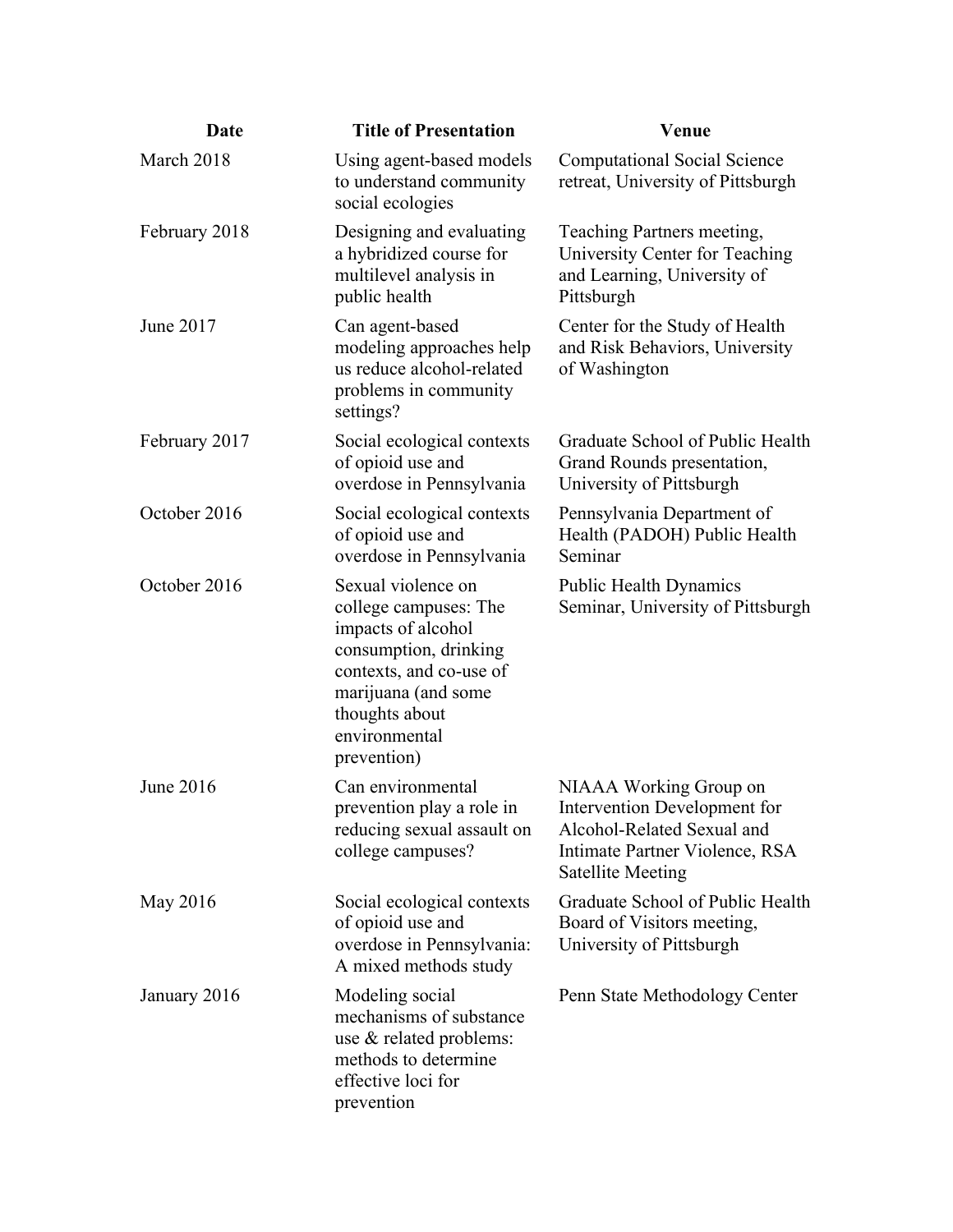| Date           | <b>Title of Presentation</b>                                                                            | <b>Venue</b>                                                                                                                                  |
|----------------|---------------------------------------------------------------------------------------------------------|-----------------------------------------------------------------------------------------------------------------------------------------------|
| November 2015  | Reducing sexual violence<br>among college students:<br>Prospects for context-<br>specific interventions | Reducing Dangerous and<br>Underage Drinking: Innovative<br>Solutions for the Millennial<br>Generation conference,<br>University of Pittsburgh |
| September 2015 | Impacts of marijuana<br>dispensaries on local<br>communities                                            | Sloan Symposium, Carnegie<br>Mellon University                                                                                                |
| December 2014  | Reducing risky sex<br>among college students:<br>Prospects for context-<br>specific interventions       | University of Pittsburgh<br>Department of Epidemiology<br><b>Seminar Series</b>                                                               |
| February 2014  | Drinking contexts & high-<br>risk sexual behaviors                                                      | NIAAA Workshop to Consider<br>Next Steps in HIV Preventive<br><b>Intervention Development</b>                                                 |
| October 2013   | Varying impacts of<br>alcohol outlet densities on<br>violent assaults                                   | Drexel School of Public Health<br>Department of<br>Epidemiology/Biostatistics<br>Seminar and Mini-Symposium                                   |
| September 2013 | The social ecology of<br>alcohol use and related<br>problems                                            | <b>Public Health Dynamics</b><br>Seminar, University of Pittsburgh                                                                            |
| June 2013      | Connecting social<br>epidemiology and social<br>ecology                                                 | Social Ecology of Alcohol Use<br>Satellite Meeting, Research<br>Society on Alcoholism                                                         |
| April 2013     | Social ecology of<br>substance use                                                                      | Environment, Molecules and<br>Population Health seminar,<br>Columbia University                                                               |
| February 2013  | The social ecology of<br>substance use: Model-<br>based approaches to<br>identify mechanisms            | <b>Behavioral and Community</b><br>Health Sciences seminar,<br>University of Pittsburgh                                                       |
| January 2011   | The associations of<br>neighborhood social and<br>physical conditions with<br>depressive symptoms       | Happy People, Happy Places<br>conference, McGill University                                                                                   |
| October 2010   | The associations of<br>neighborhood social and<br>physical conditions with<br>depressive symptoms       | <b>Prevention Research Center</b><br>Postdoctoral seminar                                                                                     |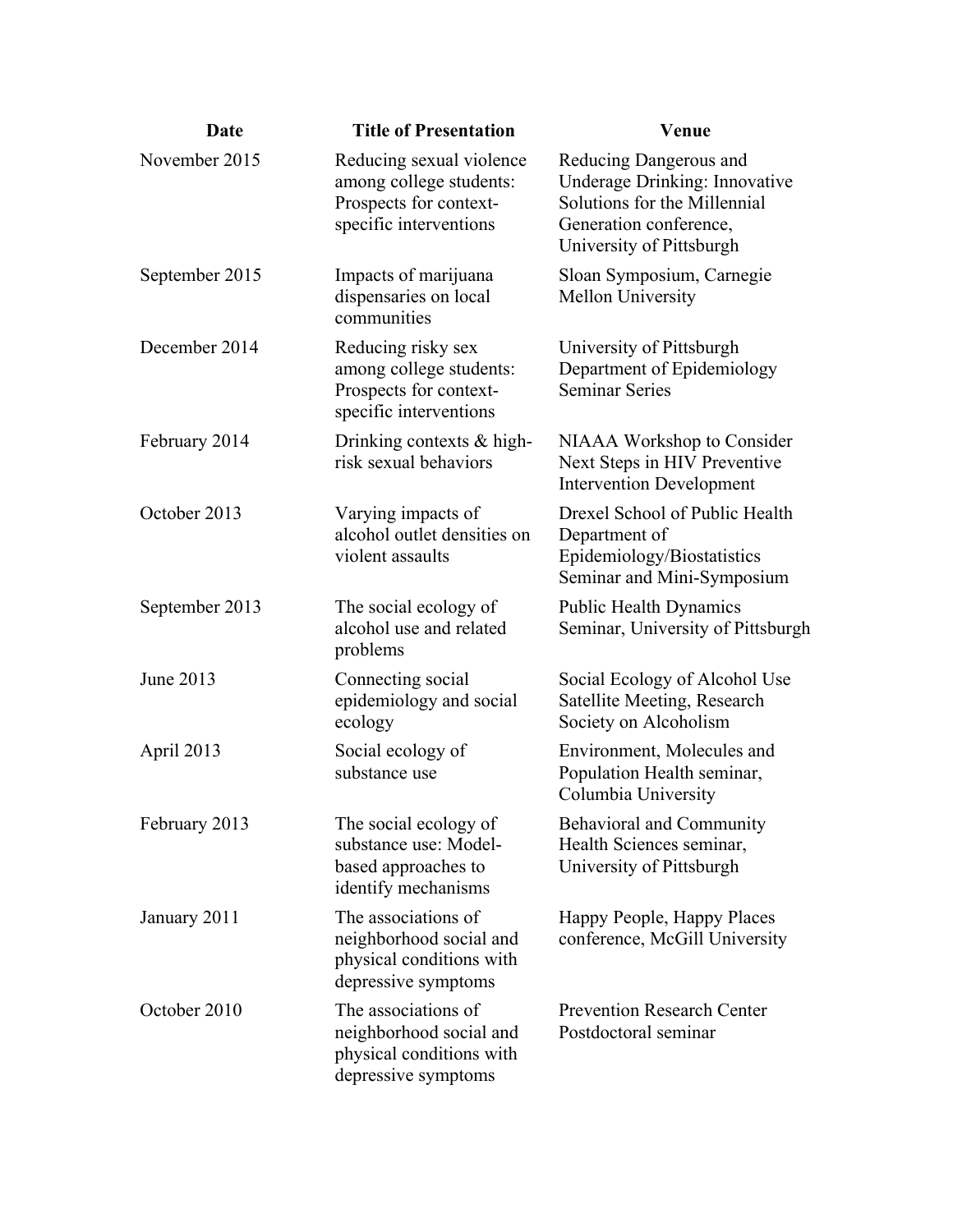| Date         | <b>Title of Presentation</b>                                                                                                             | Venue                                                                                               |
|--------------|------------------------------------------------------------------------------------------------------------------------------------------|-----------------------------------------------------------------------------------------------------|
| June 2007    | Neighborhood<br>characteristics and change<br>in depressive symptoms:<br>To condition on baseline<br>or not to condition on<br>baseline? | Society for Epidemiologic<br>Research Student Workshop                                              |
| October 2006 | Whether or not to<br>condition on baseline<br>when using a change<br>score                                                               | Center for Social Epidemiology<br>and Population Health research<br>meeting, University of Michigan |

#### **c. Major Conferences Developed and Co-Chaired Related to Your Research**

| Date          | <b>Title of Conference</b>                                                               | Venue                                                                                                     |
|---------------|------------------------------------------------------------------------------------------|-----------------------------------------------------------------------------------------------------------|
| October 2018  | Modeling of Social<br>Dynamics & Health<br><b>Behavior Conference</b>                    | University of Pittsburgh<br>University Club                                                               |
| December 2019 | Challenges in<br>Mathematical and<br><b>Computational Modeling</b><br>of Complex Systems | <b>Banff International Research</b><br><b>Station for Mathematical</b><br>Innovation and Discovery (BIRS) |

### PUBLICATIONS

### **1. Refereed Articles (\* indicates student publication; \*\* indicates Senior authored publication)**

- 1. \* Biernesser C, Bear T, Brent D, **Mair C**, Zelazny J, Trauth J. Development of an ecological momentary assessment of the impact of social media use among suicidal adolescents. *Archives of Suicide Research.* Accepted.
- 2. \* Biernesser C, Bear T, Brent D, **Mair C**, Zelazny J, Trauth J. Automated monitoring of suicidal adolescents' digital media use: A qualitative study exploring acceptability within clinical care. Accepted.
- 3. \*\* Frankeberger J, Gruenewald P, Sumetsky N, Lee JP, Ghanem L, **Mair C**. Dual use of Alcohol and Grocery Purchases at Off-premise Outlets: Results from the East Bay Neighborhoods Study. *Journal of Studies on Alcohol and Drugs.* Accepted.
- 4. Drake C, Nagy D, **Mair C,** Kraemer K, Wallace D, Donohue J. A comparison of methods for measuring spatial access to health care. *Health Services Research*. Accepted.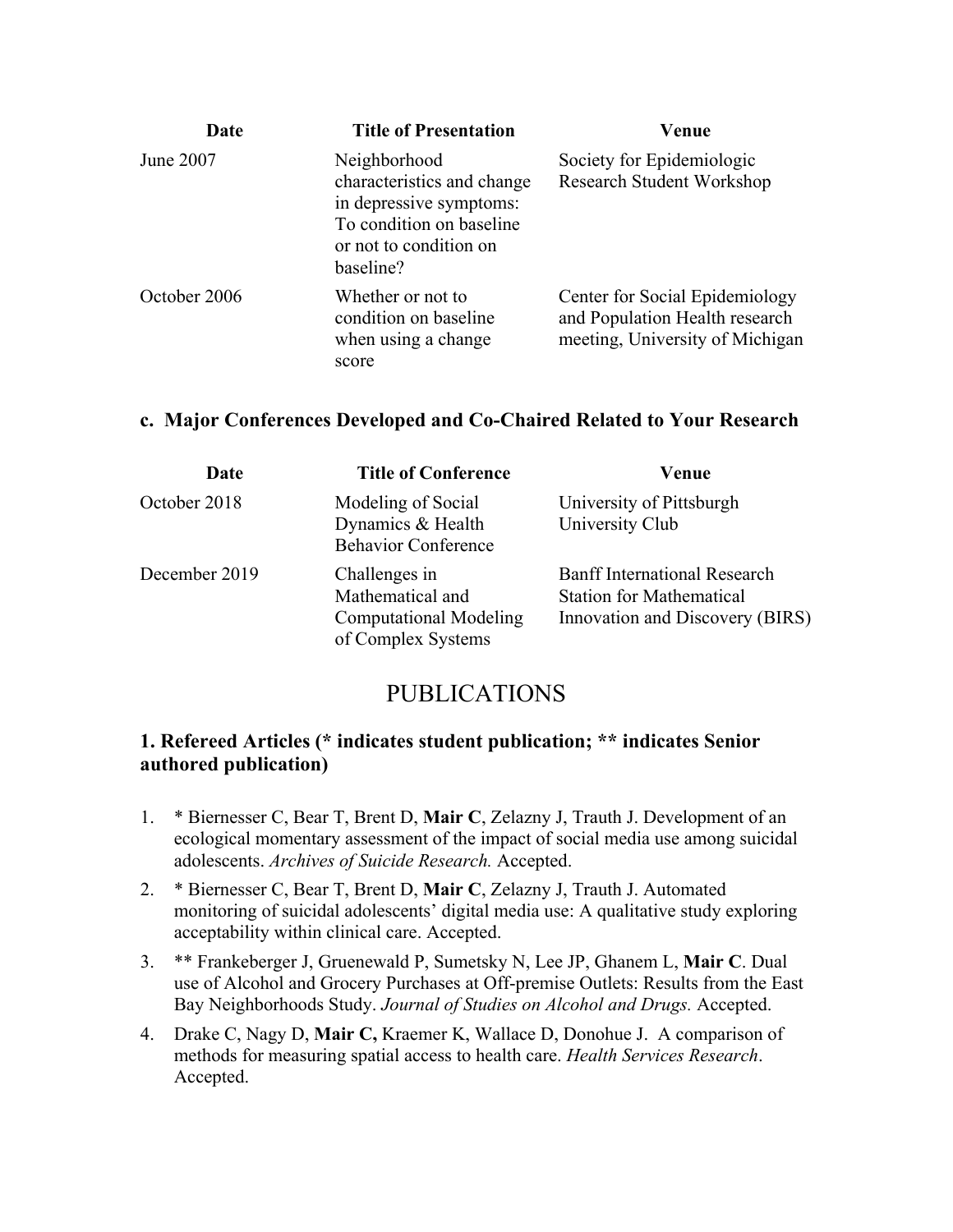- 5. \* Gagnon K, Frankeberger J, Corey S, Folb BL, **Mair C**, VonVille H, Coulter RW. Illicit and prescription drug misuse among sexual minority women in the United States: A protocol for a scoping review. *Social Science Protocols*. 2020; 3:1-2.
- 6. **Mair C**, Sumetsky N, Kranich C, Freisthler B. Availability of medical cannabis dispensaries and cannabis abuse/dependence‐related hospitalizations in California. *Addiction*. 2021; 116(7):1908-1913.
- 7. Lipperman-Kreda S, **Mair C**, Gruenewald PJ. Ecological Momentary Assessments of Nighttime Drinking Among California Adolescents: Bases for Informing Nighttime Preventive Interventions. *Addiction*. In Press. doi: 10.1111/add.15623
- 8. Coulter RW, Paglisotti T, Montano G, Bodnar K, Bersamin M, Russell ST, Hill AV, **Mair C**, Miller E. Intersectional differences in protective school assets by sexuality, gender, race/ethnicity, and socioeconomic status*. Journal of School Health*. 2021; 91(4):318-330.
- 9. Lo-Ciganic WH, Donohue JM, Hulsey EG, Barnes S, Li Y, Kuza CC, Yang Q, Buchanich J, Huang JL, **Mair C**, Wilson DL, Gellad WF. Integrating human services and criminal justice data with claims data to predict risk of opioid overdose among Medicaid beneficiaries: A machine-learning approach. PLoS One. 2021; 16(3):e0248360.
- 10. **Mair C**, Sumetsky N, Gaidus A, Ponicki WR, Grueuewald PJ. Multi-resolution analyses of neighborhood correlates of crime: Smaller is not better. *American Journal of Epidemiology*. 2021; 190(1):150-160.
- 11. Lee JP, Ponicki W, **Mair C**, Gruenewald P, Ghanem L. What explains the concentration of off-premise alcohol outlets in Black neighborhoods? *SSM-Population Health*. 2020; 12:100669. doi: 10.1016/j.ssmph.2020.100669
- 12. Cunradi CB, Ponicki WR, Alter HJ, Caetano R, **Mair C**, Lee J. Drinking context– specific dose-response models of intimate partner violence among an urban emergency department sample. *Journal of Studies on Alcohol and Drugs*. 2020; 81(6): 780-789.
- 13. Drake C, Donohue JM, Nagy D, **Mair C**, Kraemer KL, Wallace DJ. Geographic access to buprenorphine prescribers for patients who use public transit. *Journal of Substance Abuse Treatment.* 2020; 117: 108093 doi: 10.1016/j.jsat.2020.108093
- 14. \* Sumetsky N, **Mair C**, Wheeler-Martin K, Cerda M, Waller LA, Ponicki WR, Gruenewald PJ. Predicting the future course of opioid overdose mortality: An example from two US States. 2020; 32(1): 61-69.
- 15. \*\* Sumetsky N, Burke JG, **Mair C**. Relationships between opioid-related hospitalizations and intimate partner violence and child maltreatment hospitalizations in Pennsylvania across space and time. *Journal of Interpersonal Violence.* 2020: 0886260520948525.
- 16. Barton CM, Alberti M, Ames D, Atkinson JA, Bales J, Burke E, Chen M, Diallo SY, Earn DJ, Fath B, Feng Z… **Mair C**… Tucker G. Call for transparency of COVID-19 models. *Science*. 2020; 368(6490):482-483.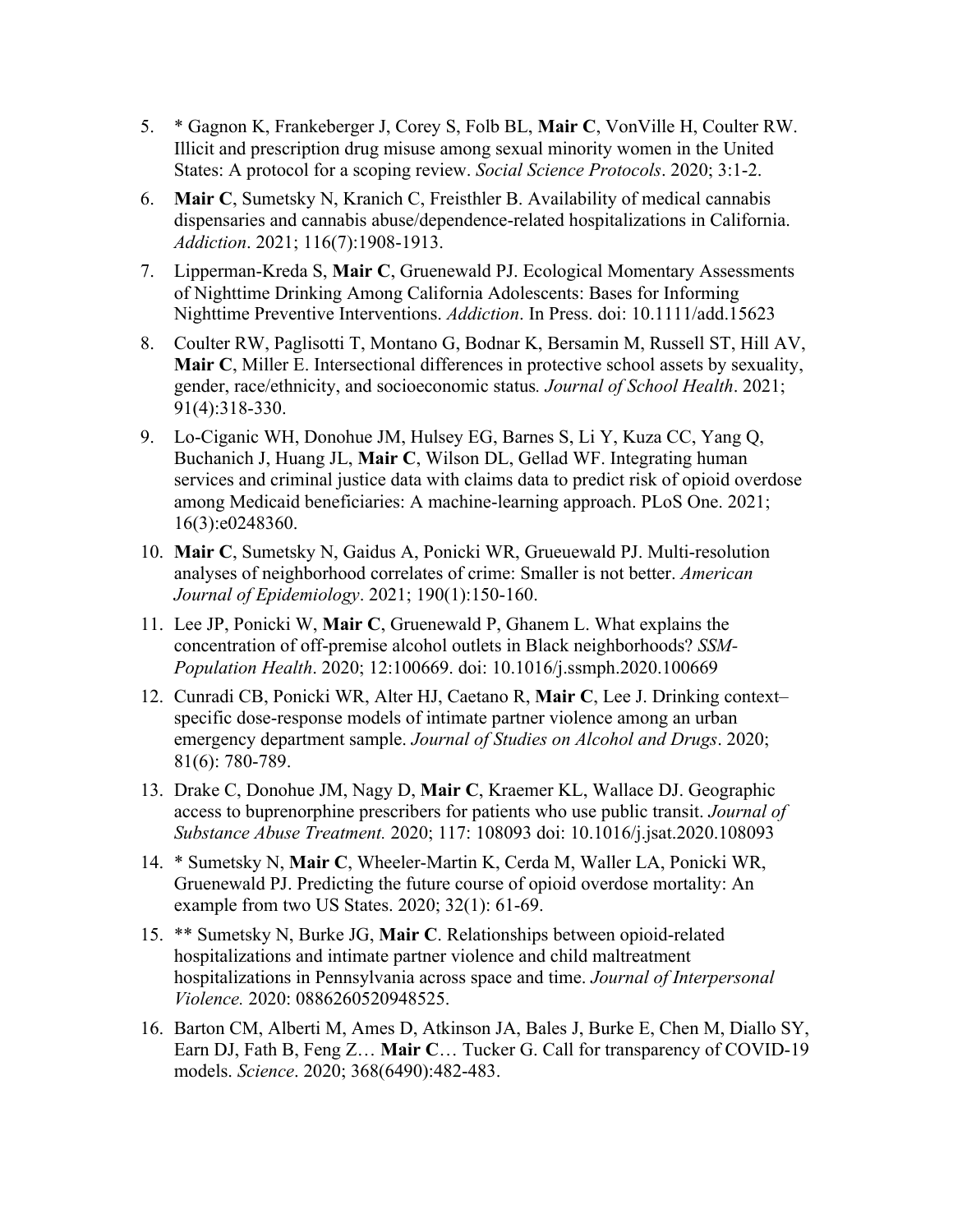- 17. \* Biernesser C, Sewall CJ, Brent D, Bear T, Mair C, Trauth J. Social media use and deliberate self-harm among youth: a systematized narrative review. *Children and Youth Services Review.* 2020; 116: 105054.
- 18. \*\* Fresithler B, Sumetsky N, Kranich C, Chadwick C, **Mair C**. Opioid misuse and the availability of medical marijuana through dispensaries. *Journal of Studies on Alcohol and Drugs.* 2020; 81(4):489-496.
- 19. **Mair C**, Sumetsky N, Gruenewald PJ, Lee JP. Microecological relationships between area income, off-premise alcohol outlet density, drinking patterns and alcohol use disorders: The East Bay Neighborhoods Study. *Alcoholism: Clinical & Experimental Research*. 2020; 44(8):1636-1645.
- 20. Ghanem L, Lee JP, Sumetsky N, Pagano A, Gruenewald PJ, **Mair C**. Place management in off-premise alcohol outlets: Results of a multi-methods study in a six-city California area. *International Journal of Drug Policy*. 2020; 80:102735.
- 21. \* Thompson JR, Creasy SL, **Mair CF**, Burke JG. Drivers of opioid use in Appalachian Pennsylvania: Cross-cutting social and community-level factors. *International Journal of Drug Policy*. 2020.
- 22. \*\* Burke JG, Thompson JR, Mabry PL, **Mair CF**. Introduction to the theme issue on dynamics of health behavior: Revisiting systems science for population health. *Health Education & Behavior*. 2020; 47(2):185-190.
- 23. \* Sumetsky N, **Mair C**, Anderson S, Gruenewald PJ. A spatial partial differential equation approach to addressing unit misalignments in Bayesian poisson space-time models. *Spatial and Spatio-temporal Epidemiology*. 2020; 33:100337.
- 24. Caetano R, Cunradi CB, Alter HJ, **Mair C**. Co-occurrence of multiple risk factors and intimate partner violence in an urban emergency department. *Western Journal of Emergency Medicine*. 2020; 21(2):282.
- 25. \*\* Wilson JD, Sumetsky NM, Coulter RW, Liebschutz J, Miller E, **Mair CF**. Opioid-related disparities in sexual minority youth, 2017. *Journal of Addiction Medicine*. 2020; 14(6):475-479.
- 26. Cunradi CB, Dellor E, Alter HJ, Caetano R, **Mair C**. Problem drinking and marijuana use as risks for unidirectional and bidirectional partner violence. *Partner Abuse*. 2020; 11(1):57-75.
- 27. Rosser F, Forno E, Kurland KS, Han YY, **Mair C**, Acosta‐Pérez E, Canino G, Celedón JC. Annual SO2 exposure, asthma, atopy, and lung function in Puerto Rican children. *Pediatric Pulmonology*. 2020; 55(2):330-337.
- 28. Coulter RW, Jun HJ, Truong N, **Mair C**, Markovic N, Friedman MR, Silvestre AJ, Stall R, Corliss HL. Effects of familial and non-familial warmth during childhood and adolescence on sexual-orientation disparities in alcohol use trajectories and disorder during emerging adulthood. *Drug and Alcohol Dependence*. 2019; 205:107643.
- 29. **Mair C**, Frankeberger J, Gruenewald PJ, Morrison CN, Fresithler B. Space and place in alcohol research. *Current Epidemiology Reports*. 2019; 6(4):412-422.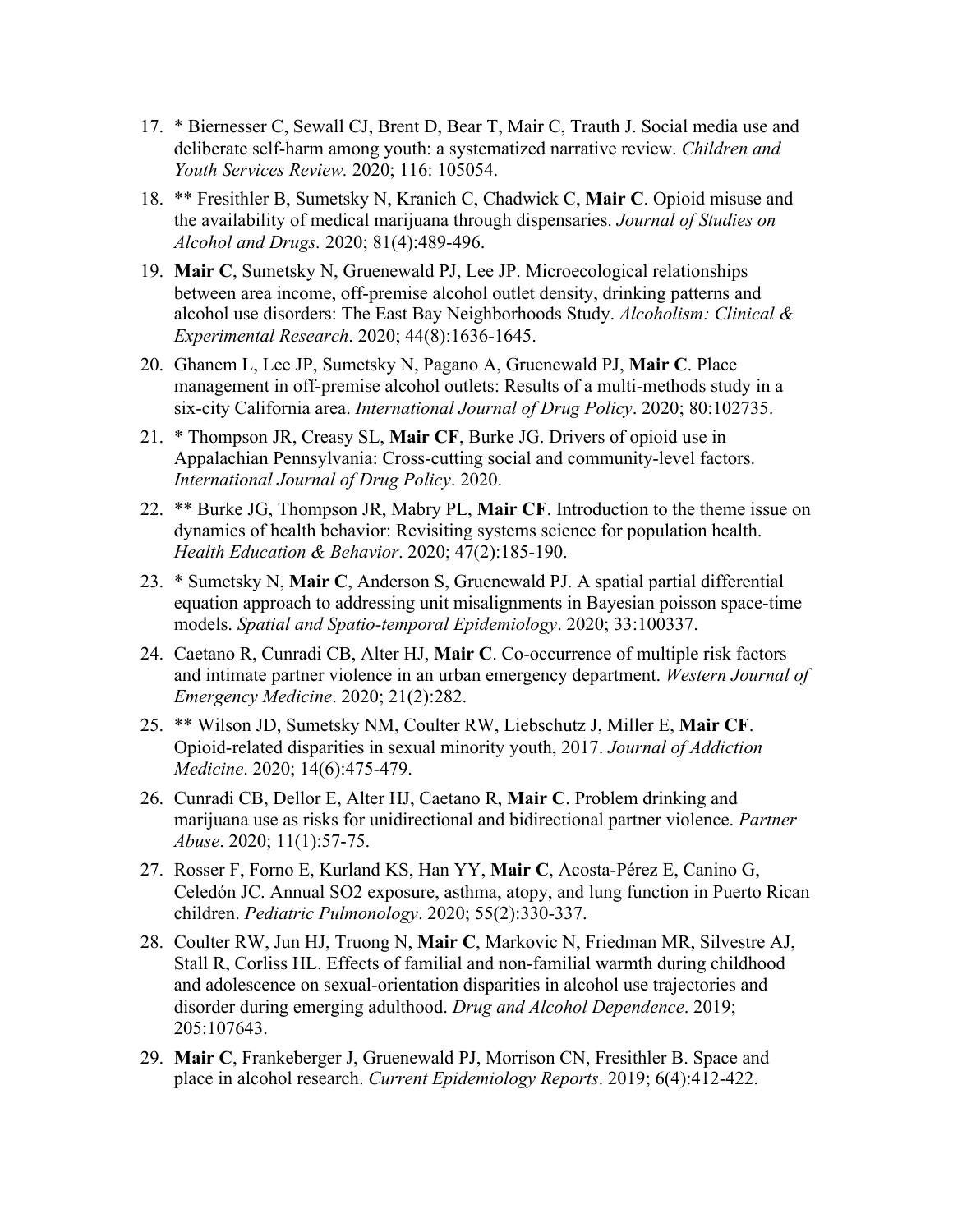- 30. \*\* Jacobs LA, Ashcraft LE, Sewall CJ, Folb BL, **Mair C**. Ecologies of juvenile reoffending: A systematic review of risk factors. *Journal of Criminal Justice*. 2019; 101638.
- 31. Goldstick JE, Zeoli A, **Mair C**, Cunningham RM. US firearm-related mortality: National, state, and population trends, 1999–2017. *Health Affairs*. 2019; 38(10):1646-1652.
- 32. \*\* Sumetsky N, Burke JG, **Mair C**. Opoid-related diagnoses and HIV, HCV, and mental disorders: Using Pennsylvania hospitalization data to assess community-level relationships over space and time. *Journal of Epidemiology and Community Health.* 2019; 73(10):935-940.
- 33. \* Coulter RWS, Egan JE, Kinsky S, Friedman MR, Eckstrand KL, Frankeberger J, Folb BL, **Mair C**, Markovic N, Silvestre AJ, Stall R, Miller E. Mental health, drug, and violence interventions for sexual/gender minorities: A systematic review. *Pediatrics.* 2019; 144(3):e20183367.
- 34. \* Liu SJ, **Mair C,** Songer TJ, Krans E, Wahed A, Talbott E. Opioid-related hospitalizations in Pennsylvania: a latent class analysis. *Drug and Alcohol Dependence.* 2019; 202:185-190.
- 35. \* White GE, **Mair C**, Richardson GE, Courcoulas AP, King WC. Alcohol use among adults, by weight status and weight loss attempt: 2011-2016 NHANES. *American Journal of Preventive Medicine.* 2019; 57(2):220-230.
- 36. \* Stacy SL, Buchanich JM, Ma ZQ, **Mair** C, Robertson L, Sharma RK, Talbott EO, Yuan JM. Maternal obesity, birth size, and risk of childhood cancer development. *American Journal of Epidemiology*. 2019; 188(8):1503-1511.
- 37. \* White GE, Richardson GA, **Mair C**, Courcoulas AP, King WC. Do associations between alcohol use and alcohol use disorder vary by weight status? Results from the National Epidemiological Survey on Alcohol and Related Conditions‐III. *Alcoholism: Clinical and Experimental Research*. 2019; 43(7):1498-1509.
- 38. Caetano R, Cunradi CB, Alter HJ, **Mair C**, Yau RK. Drinking and intimate partner violence severity levels among US ethnic groups in an urban emergency department. *Academic Emergency Medicine*. 2019; 26(8):897-907.
- 39. \* White GE, Courcoulas AP, Richardson GA, **Mair C,** King WC. Alcohol use thresholds for identifying alcohol-related problems before and following Roux-en-Y gastric bypass. *Annals of Surgery*. 2019; 269(6):1001-1009.
- 40. Gruenewald PJ, **Mair C**. Heterogeneous dose-response analyses of alcohol abuse and dependence. *Alcoholism: Clinical and Experimental Research.* 2019; 43(2):299- 308.
- 41. \*\* Proulx CN, Coulter RWS, Egan JE, Matthews DD, **Mair C**. Associations of Lesbian, Gay, Bisexual, Transgender, and Questioning-inclusive sex education with mental health outcomes and school-based victimization in U.S. high school students. *Journal of Adolescent Health.* 2019; 64(5):608-614.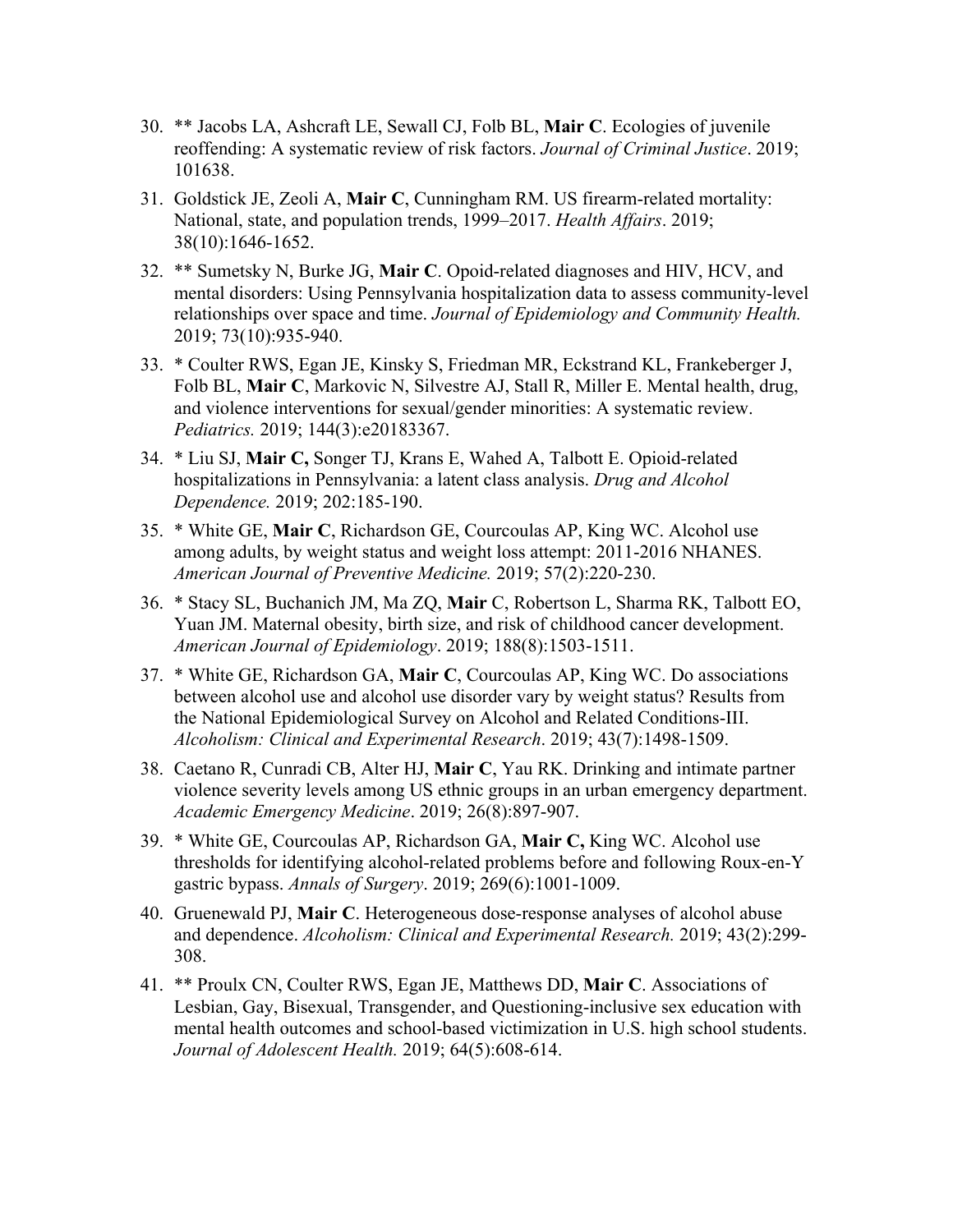- 42. **Mair C**, Sumetsky N, Burke JG, Gaidus A. Investigating the social ecological contexts of opioid use disorder and poisoning hospitalizations in Pennsylvania. *Journal of Studies on Alcohol and Drugs*. 2018; 79(6): 899-908.
- 43. Blosnich JR, Cassese EC, Friedman MR, Coulter RWS, Sang JM, Matthews DD, **Mair C**. Religious Freedom Restoration Acts and sexual minority population health. *American Journal of Orthopsychiatry*. In Press.
- 44. \* Coulter RWS, Jun H-J, Calzo JP, Truong NL, **Mair C**, Markovic N, Charlton BM, Silvestre AJ, Stall R, Corliss HL. Sexual-orientation differences in alcohol use trajectories and disorders in emerging adulthood: Results from a longitudinal cohort study in the United States. *Addiction*. 2018; 113(9):1619-1632.
- 45. Bersamin M, Coulter RWS, Gaarde J, Garbers S, **Mair C**, Santelli J. School based health centers and school connectedness. *Journal of School Health*. 2019; 89(1):11- 19.
- 46. Rhew IC, Kosterman R, Duncan GE, **Mair C**. Examination of cross-sectional associations of neighborhood deprivation and alcohol outlet density with hazardous drinking using a twin design. *Journal of Studies on Alcohol and Drugs*. 2018; 79(1):68-73.
- 47. \*\* Coulter RWS, Bersamin M, Russell ST, **Mair C**. The effects of gender- and sexuality-based harassment on lesbian, gay, bisexual, and transgender substance use disparities. *Journal of Adolescent Health*. 2018;62(6):688-700.
- 48. \* Coulter RWS, **Mair C**, Miller E, Blosnich JR, Matthews DD, McCauley HL. Prevalence of past-year sexual assault victimization among undergraduate students: exploring differences by and intersections of gender identity, sexual identity, and race/ethnicity. *Prevention Science*. 2017; 18(6):726-736.
- 49. \* O'Malley TL, Horowitz KR, Garth J, **Mair C**, Burke JG. A technology-based peer education intervention: Results from a sexual health textline feasibility study. *American Journal of Sexuality Education*. 2017; 6:1-2.
- 50. Lipperman-Kreda S, Gruenewald PJ, Bersamin M, **Mair C**, Grube JW. Adolescent drinking in different contexts: What behaviors do parents control? *Addictive Behaviors Reports.* 2017;6:39-44.
- 51. Bersamin M, Lipperman-Kreda S, **Mair C**, Grube J, Gruenewald P. Identifying strategies to limit youth drinking in the home. *Journal of Studies on Alcohol and Drugs*. 2016;77(6):943-949.
- 52. Gruenewald PJ, Wang-Schweig M, **Mair C**. Sources of misspecification bias in assessments of risks related to alcohol use. *Journal of Studies on Alcohol and Drugs*. 2016;77(5):802-810.
- 53. Moore KA, Hirsch JA, August C, **Mair C**, Sanchez BN, Diez Roux AV. Neighborhood Social Resources and Depressive Symptoms: Longitudinal Results from the Multi-Ethnic Study of Atherosclerosis. J*ournal of urban health*. 2016; 93(3):572-88.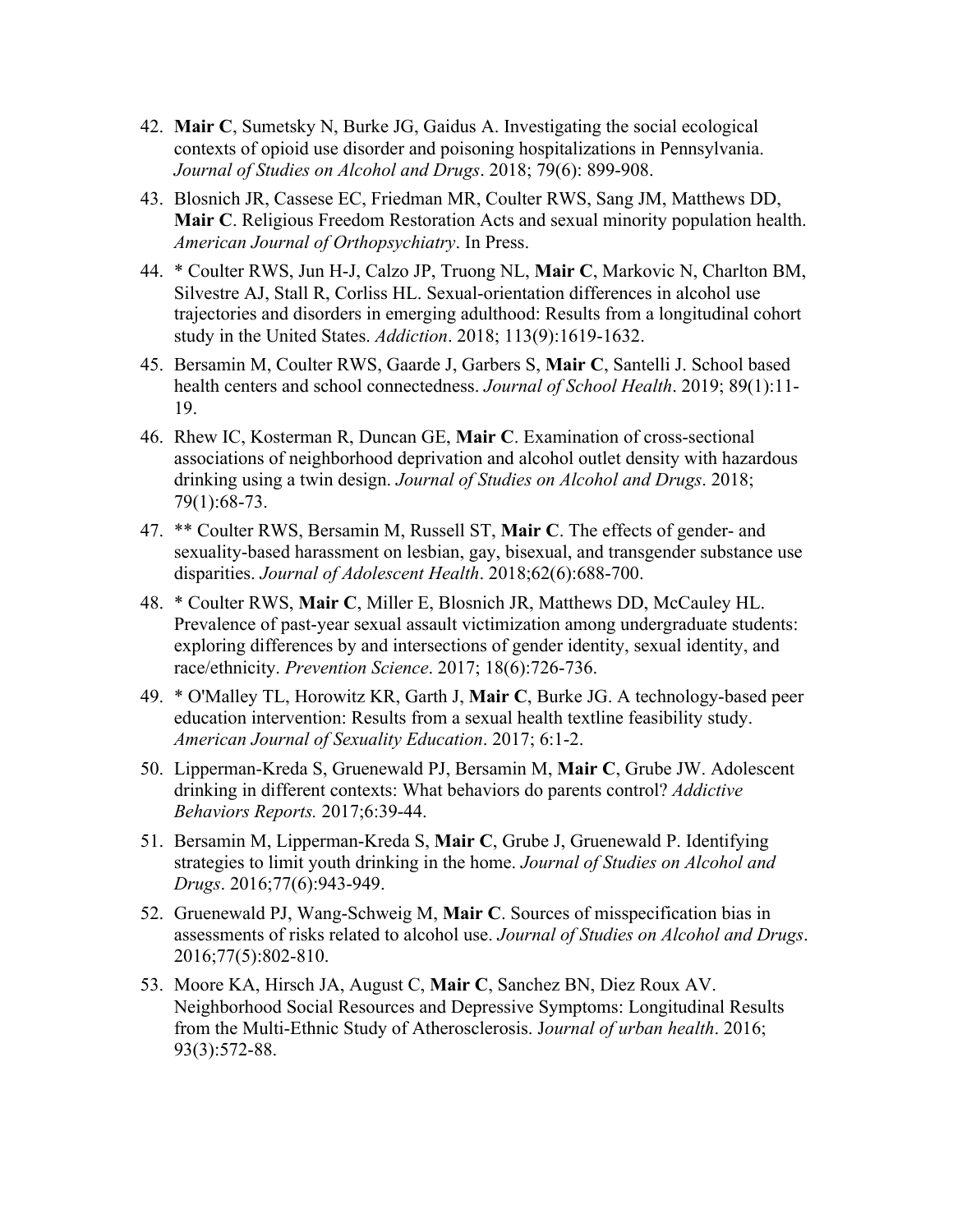- 54. \*\* Coulter RW, Marzell M, Saltz R, Stall R, **Mair C**. Sexual-orientation differences in drinking patterns and use of drinking contexts among college students. *Drug and Alcohol Dependence*. 2016; 160(1):197-204.
- 55. Lipperman-Kreda S, Grube JW, Friend KB, **Mair C**. Tobacco outlet density, retailer cigarette sales without ID checks and enforcement of underage tobacco laws: associations with youths' cigarette smoking and beliefs. *Addiction*. 2016; 111(3):525-532.
- 56. Morrison C, Lee JP, Gruenewald PJ, **Mair C.** The reliability of naturalistic observations of social, physical and economic environments of bars. *Addiction Research & Theory.* 2016; 24(40):330-340.
- 57. Morrison C, Cerdá M, Gorman DM, Gruenewald PJ, **Mair CF**, Naimi TS, Scribner R, Stockwell T, Toomey TL, Wieczorek WF. Commentary on Gmel et al. (2015): Are alcohol outlet densities strongly associated with alcohol-related outcomes? A critical review of recent evidence. *Drug and Alcohol Review*. 2016; 35(1): 55-57.
- 58. **Mair C**, Ponicki WR, Gruenewald PJ. Reducing risky sex among college students: Prospects for context-specific interventions. *AIDS and Behavior*. 2016;20(1):109- 118.
- 59. Morrison C, Mair CF, Lee JP, Gruenewald PJ. Are barroom and neighborhood characteristics independently related to local-area assaults? *Alcoholism: Clinical and Experimental Research*. 2015; 39(12):2463-2470.
- 60. **Mair C**, Freisthler B, Ponicki WR, Gaidus A. The impacts of marijuana dispensary density and neighborhood ecology on marijuana abuse and dependence. *Drug and Alcohol Dependence*. 2015; 154:111-116.
- 61. **Mair C**, Lipperman-Kreda S, Gruenewald PJ, Bersamin M, Grube JW. Adolescent drinking risks associated with specific drinking contexts. *Alcoholism: Clinical and Experimental Research*. 2015; 39(9):1705-1711.
- 62. Marzell M, Bavarian N, Paschall MJ, **Mair C**, Saltz RF. Party characteristics, drinking settings, and college students' risk of intoxication: A multi-campus study. *The Journal of Primary Prevention*. 2015; 36(4):247-258.
- 63. Gruenewald PJ, **Mair C**. Heterogeneous dose-response and college student drinking: examining problem risks related to low drinking levels. *Addiction*. 2015; 110(6):945- 954.
- 64. Lipperman-Kreda S, **Mair CF**, Bersamin M, Gruenewald PJ, Grube JW. Who drinks where: Youth selection of drinking contexts. *Alcoholism: Clinical and Experimental Research*. 2015; 39(4):716-723.
- 65. Marzell M, Morrison C, **Mair C**, Moynihan S, Gruenewald PJ. Examining drinking patterns and high-risk drinking environments among college athletes at different competition levels. *Journal of Drug Education*. 2015; 45(1):5-16.
- 66. **Mair C**, Diez Roux AV, Golden SH, Rapp S, Seeman T, Shea S. Change in neighborhood environments and depressive symptoms in New York City: The Multi-Ethnic Study of Atherosclerosis. *Health & Place*. 2015; 32:93-98.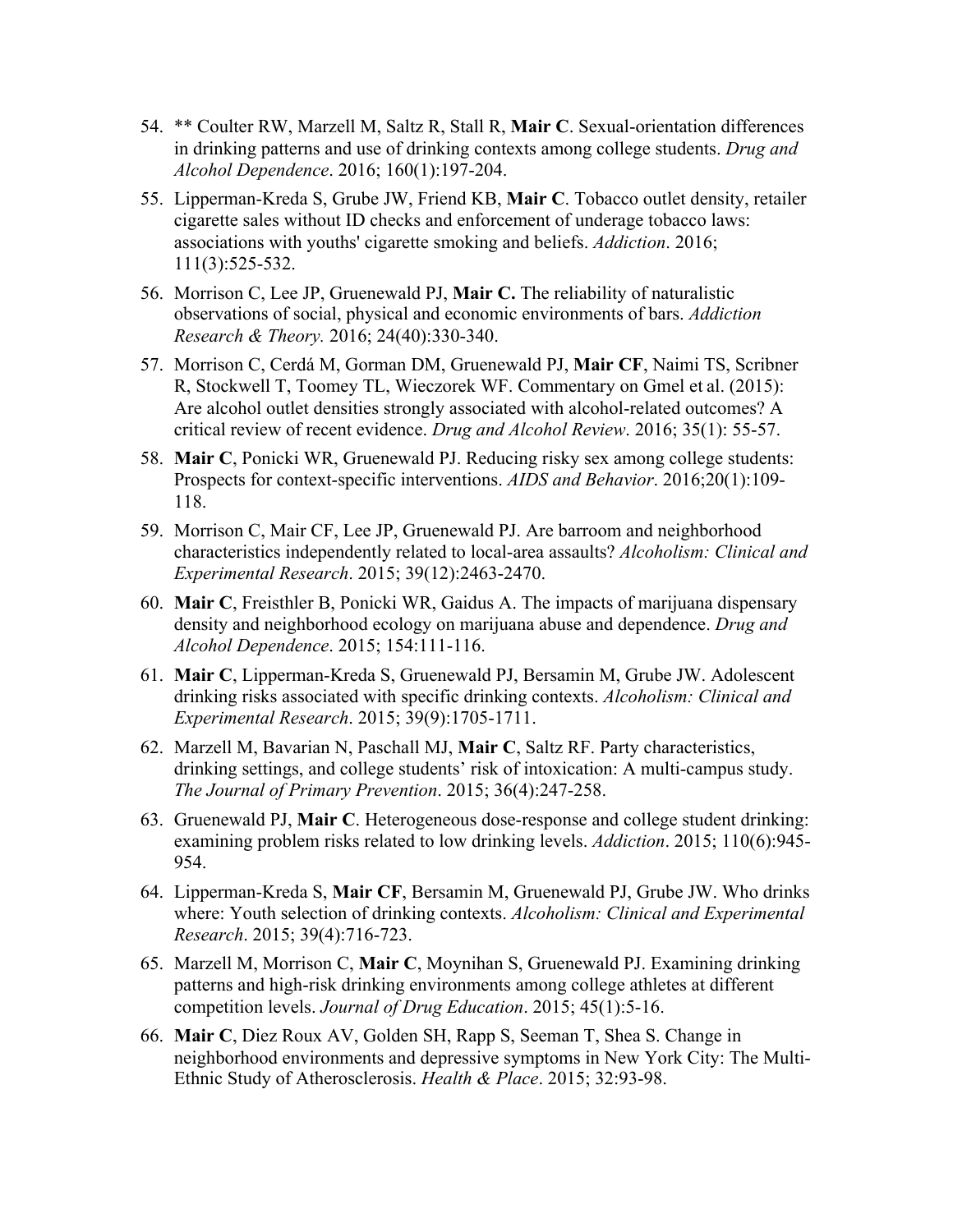- 67. Cunradi CB, Todd M, **Mair C**. Discrepant Patterns of Heavy Drinking, Marijuana Use, and Smoking and Intimate Partner Violence: Results from the California Community Health Study of Couples. *Journal of Drug Education.* 2015; 45(20):73- 95.
- 68. Lipperman-Kreda S, **Mair C**, Grube JW, Friend KB, Jackson P, Watson D. Density and proximity of tobacco outlets to homes and schools: Relations with youth cigarette smoking. *Prevention Science*. 2014; 15(5):738-744.
- 69. Bodnar LM, **Mair CF**. Re: "the vitamin D hypothesis revisited: race-based disparities in birth outcomes in the United States and ultraviolet light availability". *American Journal of Epidemiology*. 2014; 180(3): 332-333.
- 70. Cunradi CB, **Mair C**, Todd M. Alcohol outlet density, drinking contexts and intimate partner violence: A review of environmental risk factors. *Journal of Drug Education*. 2014; 44:19-33.
- 71. **Mair C**, Cunradi CB, Gruenewald PJ, Todd M, Remer L. Drinking context-specific associations between intimate partner violence and frequency and volume of alcohol consumption. *Addiction*. 2013; 108(12):2102-2111.
- 72. Cunradi CB, Todd M, **Mair C**, Remer L. Intimate partner violence among California couples: Multilevel analysis of environmental and partner risk factors. *Partner Abuse*. 2013; 4(4):419-443.
- 73. **Mair C**, Gruenewald PJ, Ponicki WR, Remer L. Varying impacts of alcohol outlet densities on violent assaults: explaining differences across neighborhoods. *Journal of Studies on Alcohol and Drugs*. 2013; 74(1):50-58.
- 74. Laborde ND, **Mair C**. Alcohol use patterns among postpartum women. *Maternal and Child Health Journal*. 2012; 16(9):1810-9.
- 75. **Mair C**, Cunradi CB, Todd M. Adverse childhood experiences and intimate partner violence: testing psychosocial mediational pathways among couples. *Annals of Epidemiology*. 2012; 22(12):832-839.
- 76. Cunradi CB, **Mair C**, Todd M, Remer L. Drinking context and intimate partner violence: evidence from the California community health study of couples. *Journal of Studies on Alcohol and Drugs*. 2012; 73(5):731-739.
- 77. Cunradi CB, **Mair C**, Ponicki W, Remer L. Alcohol outlet density and intimate partner violence-related emergency department visits. *Alcoholism: Clinical and Experimental Research*. 2012; 36(5):847-853.
- 78. Auchincloss AH, Gebreab SY, **Mair C**, Diez Roux AV. A review of spatial methods in epidemiology, 2000-2010. *Annual Review of Public Health*. 2012; 33:107-122.
- 79. **Mair C**, Kaplan GA, Everson-Rose SA. Are there hopeless neighborhoods? An exploration of environmental associations between individual-level feelings of hopelessness and neighborhood characteristics. *Health & Place*. 2012; 18(2):434- 439.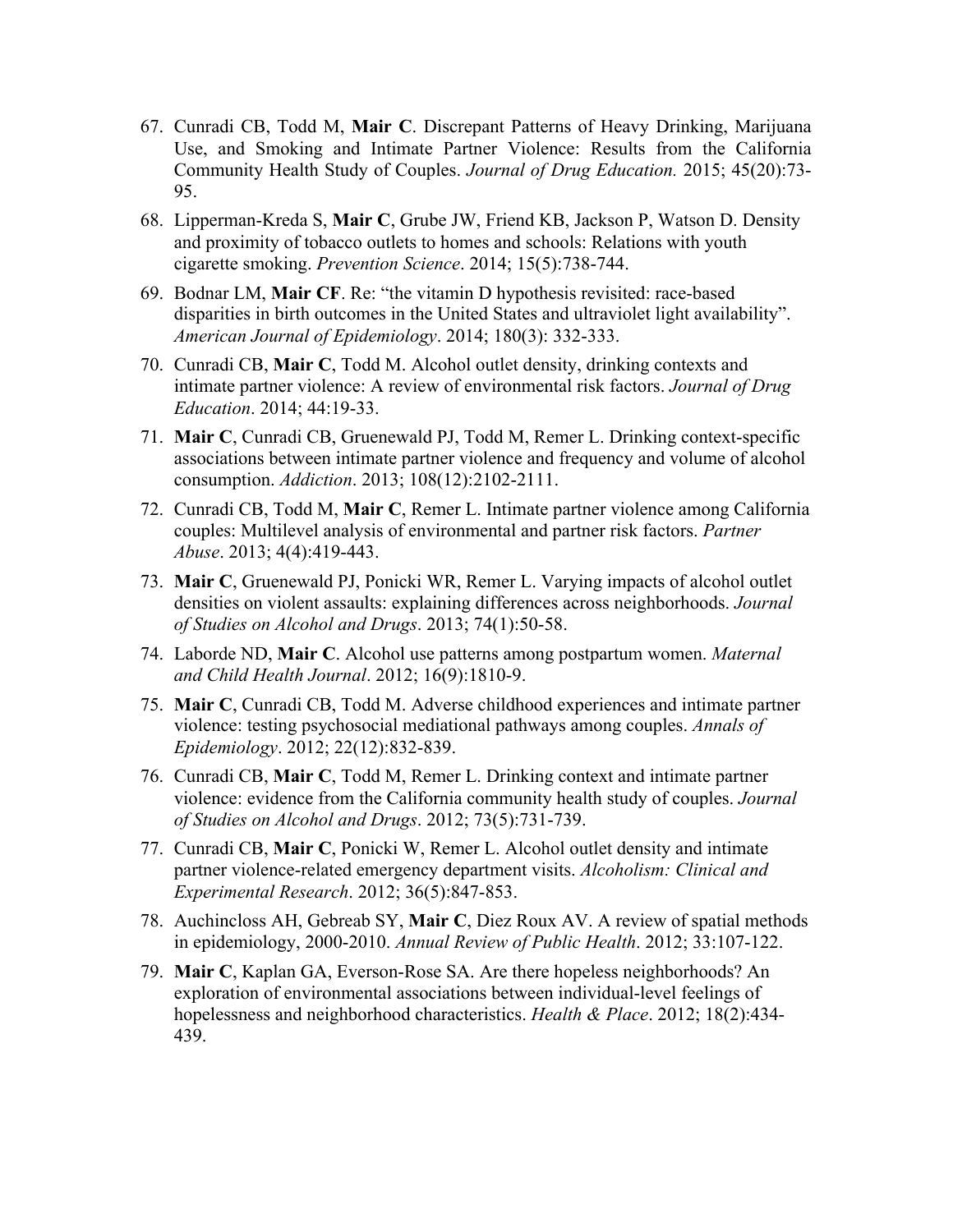- 80. Cunradi CB, **Mair C**, Ponicki W, Remer L. Alcohol outlets, neighborhood characteristics, and intimate partner violence: ecological analysis of a California city. *Journal of Urban Health*. 2011; 88(2):191-200.
- 81. Diez Roux AV, **Mair C**. Neighborhoods and health. *Annals of The New York Academy of Sciences*. 2010; 1186:125-145.
- 82. **Mair C**, Diez Roux AV, Morenoff JD. Neighborhood stressors and social support as predictors of depressive symptoms in the Chicago Community Adult Health Study. *Health & Place*. 2010; 16(5):811-819.
- 83. **Mair C**, Diez Roux AV, Osypuk TL, Rapp SR, Seeman T, Watson KE. Is neighborhood racial/ethnic composition associated with depressive symptoms? The multi-ethnic study of atherosclerosis. *Social Science & Medicine*. 2010; 71(3):541- 550.
- 84. **Mair C**, Diez Roux AV, Shen M, Shea S, Seeman T, Echeverria S, O'Meara ES. Cross-sectional and longitudinal associations of neighborhood cohesion and stressors with depressive symptoms in the multiethnic study of atherosclerosis*. Annals of Epidemiology*. 2009; 19(1):49-57.
- 85. **Mair C**, Diez Roux AV, Galea S. Are neighbourhood characteristics associated with depressive symptoms? A review of evidence. *Journal of Epidemiology and Community Health*. 2008; 62(11):940-946, 8 p. following 946.
- 86. **Mair C**, Hawes SE, Agne HD, Sow PS, N'doye I, Manhart LE, Fu PL, Gottlieb GS, Kiviat NB. Factors associated with CD4 lymphocyte counts in HIV-negative Senegalese individuals. *Clinical and Experimental Immunology*. 2008; 151(3):432- 440.

#### **2. Presentations and Posters**

- 1. **Mair C**. Context-specific risks related to drinking contexts in community settings. Presented at: Society for Prevention Research Annual Meeting; 2020 June; Online.
- 2. Vinekar K, Jarlenski M, Borrero S, Chen BA, Achilles SL, **Mair C**. Crisis pregnancy centers and abortion facilities in the United States: A spatial policy analysis. Presented at the Society of Family Planning Annual Meeting; 2020 September; Online.
- 3. Cunradi CB, Ponicki WR, Alter HJ, Caetano R, **Mair C**, Lee J, Pagano A. Contextspecific dose-response models of intimate partner violence among an urban Emergency Department sample. Presented at: Research Society on Alcoholism Annual Meeting; 2019 June; Minneapolis, MN.
- 4. **Mair C**, Sumetsky N, Gruenewald PJ, Zheng K, Grefenstette JJ. Accelerating youth risks for alcohol problems: Ecological impacts of drinking opportunities. Presented at: Research Society on Alcoholism Annual Meeting; 2019 June; Minneapolis, MN.
- 5. Lee JP, Ghanem L, Pagano A, **Mair C**, Gruenewald PJ. Invisible hands: Off-sales alcohol retailers between supply and demand. Presented at: Kettil Bruun Society Annual Meeting; 2019 June; Utrecht, Netherlands.
- 6. Lee JP, Ponicki WR, Ghanem L, Pagano A, **Mair C**, Gruenewald PJ. What gets on the shelf: Social ecology of off-premise alcohol sales in diverse East Bay Area neighborhoods. Presented at: Society for Prevention Research Annual Meeting; 2019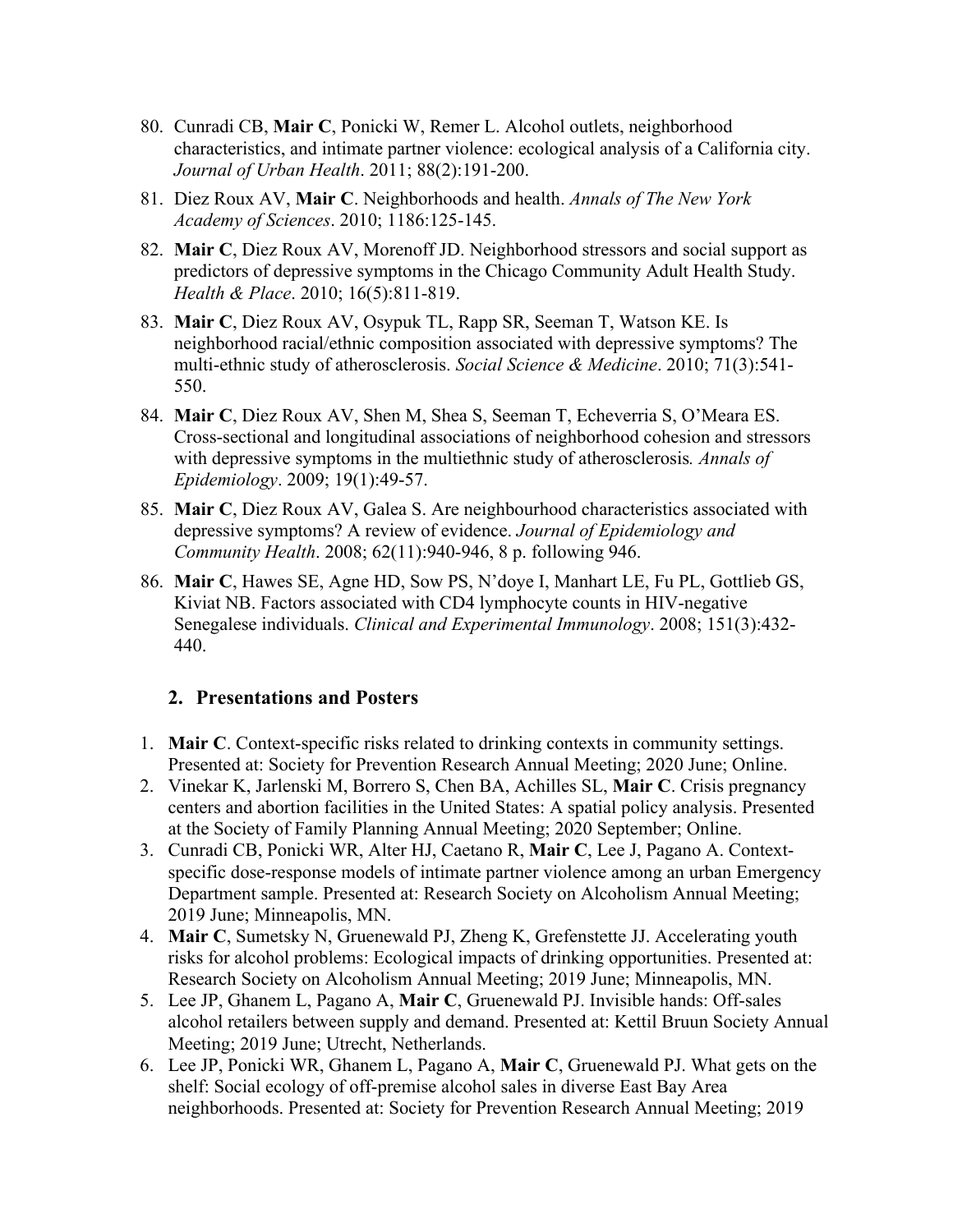May; San Francisco, CA.

- 7. Gruenewald PJ, Lee JP, **Mair C**. Alcohol, cannabis, and tobacco product use across the social gradient: Six-city neighborhood survey. Presented at: Society for Prevention Research Annual Meeting; 2019 May; San Francisco, CA.
- 8. Stacy SL, Buchanich JM, Ma Z, **Mair C**, Robertson L, Sharma RK, Talbott EO, Yuan J. Early life risk factors and childhood cancer risk. Presented at: American Association for Cancer Research Annual Meeting; 2019 April; Atlanta, GA.
- 9. Creasy SL, Hawk M, Friedman MR, **Mair C**, McNaboe J, Egan J. Previously incarcerated transgender women: A mixed-methods study on experiences, needs, and resiliencies. Presented at: American Public Health Association Annual Meeting; 2018 November; San Diego, CA.
- 10. **Mair C**, Coulter RWS, Sumetsky N, Watson SM, O'Malley TL, Chung T, Hipwell AE. Trajectories of neighborhood change and associations with alcohol use amongst adolescent girls. Presented at: Research Society on Alcoholism Annual Meeting; 2018 June; San Diego, CA.
- 11. Caetano R, Cunradi CB, Dellor E, Alter HJ, **Mair C**. Ethnicity, drinking and intimate partner violence in an urban emergency department sample. Poster presented at: Research Society on Alcoholism Annual Meeting; 2018 June; San Diego, CA.
- 12. Cunradi CB, Dellor E, Alter HJ, Caetano R, **Mair C**. Problem drinking and marijuana use as risks for unidirectional and bidirectional partner violence among an urban emergency department sample. Poster presented at: Research Society on Alcoholism Annual Meeting; 2018 June; San Diego, CA.
- 13. White GE, King WC, **Mair C**, Courcoulas AP, Richardson G. Should recommended drinking limits for adults vary by weight status? Results from The National Epidemiological Survey On Alcohol And Related Conditions-III. Poster presented at: Research Society on Alcoholism Annual Meeting; 2018 June; San Diego, CA.
- 14. Coulter RWS, Jun H-J, Calzo JP, Truong NL, **Mair C**, Markovic N, Charlton BM, Silvestre AJ, Stall R, Corliss HL. Sexual-orientation differences in alcohol use trajectories and disorders in emerging adulthood: Longitudinal cohort study results. Poster presented at: Society for Research on Adolescence Biennial Meeting; 2018 April; Minneapolis, MN.
- 15. Coulter RWS, Paglisotti T, Russell ST, **Mair C**, Bersamin M, Miller E. Differences in protective school assets: Effects of intersecting sexual, gender, and racial/ethnic identities. Presented at: Society for Research on Adolescence Biennial Meeting; 2018 April; Minneapolis, MN.
- 16. Alter H, Caetano R, Cunradi CB, Dellor E, **Mair C**. Ethnicity, drinking, and intimate partner violence in an urban Emergency Department sample. Presented at: The Society for Academic Emergency Medicine Annual Meeting; 2018 May; Indianapolis, IN.
- 17. Orkis LT, Sumetsky N, Gruenewald PJ, Ponicki WR, **Mair C**. Associations between off-premise alcohol outlet features, neighborhood conditions and crime, Oakland, CA. Presented at: Alcohol Policy Conference 18; 2018 April; Washington, DC.
- 18. Sumetsky N, Gruenewald PJ, Ponicki WR, **Mair C**. Multiscale analyses of alcohol outlets and crime reports in Oakland, CA. Presented at: Alcohol Policy Conference 18; 2018 April; Washington, DC.
- 19. **Mair C**, Coulter RWS, Song M. Designing and evaluating a hybridized course for multilevel analysis in public health. Poster presented at: University of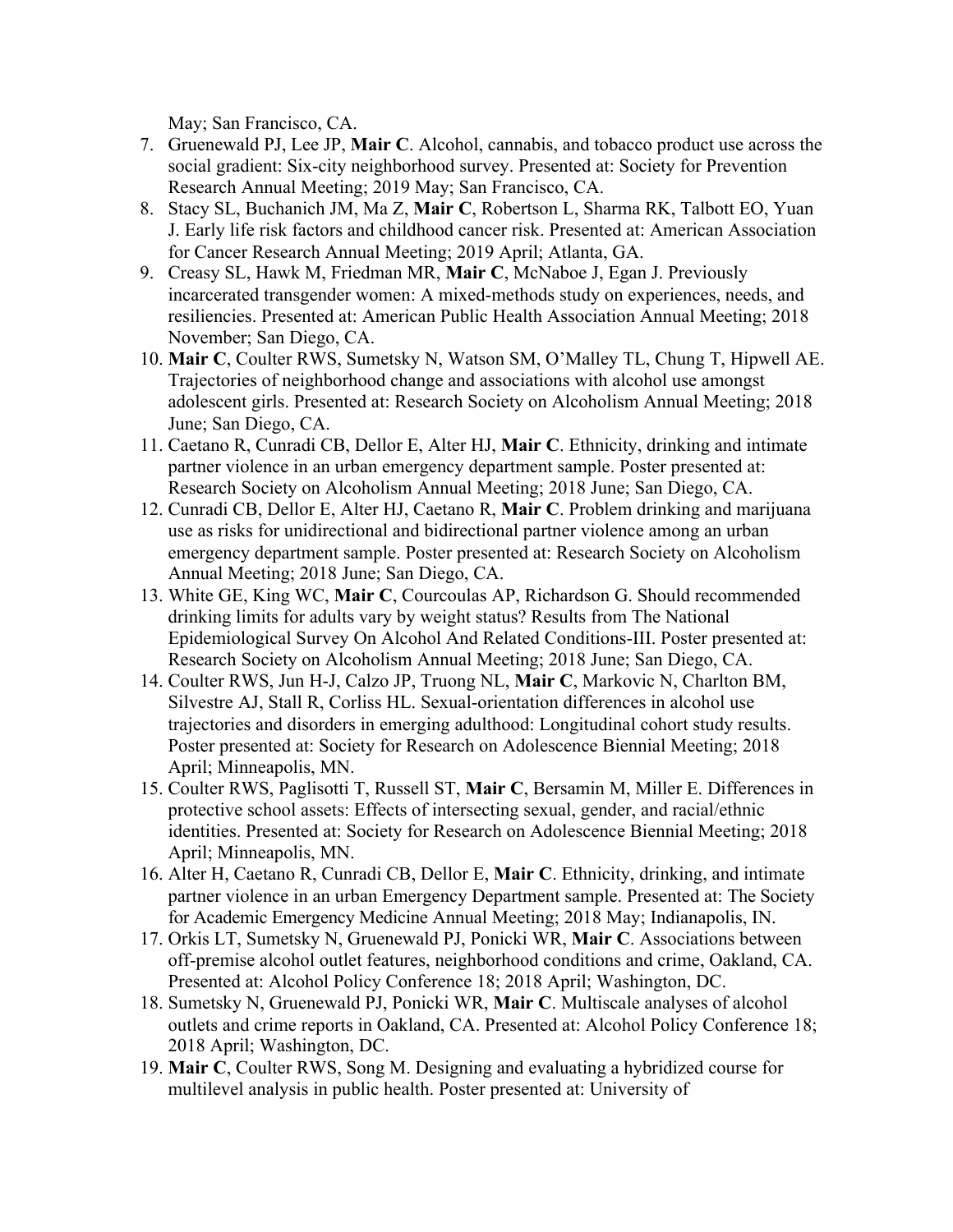Pittsburgh's Assessment and Teaching Conference; 2018 January; Pittsburgh, PA.

- 20. Lee JP, Pagano A, Cunradi C, Alter H, Gruenewald PJ, **Mair C**. Use of alcohol sales outlets in a socially disadvantaged urban Emergency Department sample: A qualitative study. Poster presented at: Research Society on Alcoholism Annual Meeting; 2017 June; Denver, CO.
- 21. Burke JG, Thompson J, Quillen D, Creasy S, **Mair C**. Social ecological contexts of opioid use and overdose in Northern Appalachia. Poster presented at: Appalachian Translational Research Network Summit; 2017 November; Hershey, PA.
- 22. Ponicki WR, Lee JP, Gruenewald PJ, **Mair C**, Pagano A, Recarte C, Moore R, Gaidus A. What is a liquor store? Characteristics of off-premise alcohol sales outlets across a large urban area. Poster presented at: Research Society on Alcoholism Annual Meeting; 2017 June; Denver, CO.
- 23. **Mair C**, Gaidus A, Gruenewald PJ, Ponicki WR, Lee JP. Multiscale analysis of violent crime and neighborhood alcohol environments. Poster presented at: Society for Advancement of Violence and Injury Research Meeting; 2017 September; Ann Arbor, MI.
- 24. **Mair C**. Applying a behavioral risk modeling framework to alcohol-related problems in community settings. Presented at: Research Society on Alcoholism Annual Meeting; 2017 June; Denver, CO.
- 25. Burke JG, **Mair C**. Investigating the social ecological contexts of opioid use and overdose in Pennsylvania. Presented at: Society for Epidemiologic Research Annual Meeting; 2017 June; Seattle, WA.
- 26. Dodson ZM, Yoo EE, Buchanich J, **Mair C**. Understanding the level of uncertainty associated with data fusion for modeling the current opioid/heroin epidemic. Presented at: American Association of Geographers Annual Meeting; 2017 April; Boston, MA.
- 27. Jones JR, Kim J, Stull K, Modzelewski R, **Mair C**, Burke JG. A community engaged initiative to address breast health disparities in Allegheny County, PA. Poster presented at: Academically Based Community Engagement: An Idea Exchange; University of Pittsburgh; 2016 December; Pittsburgh, PA.
- 28. **Mair C**, Gruenewald PJ, Freisthler B. Sexual violence victimization and perpetration on college campuses: The Impacts of drinking contexts and co-use of marijuana. Presented at: Research Society on Alcoholism Annual Meeting; 2016 June; New Orleans, LA.
- 29. Lipperman-Kreda S, Bersamin M, Gruenewald PJ, Grube J, **Mair C**. Adolescents, alcohol and marijuana: Specific contexts and specific problems. Presented at: Research Society on Alcoholism Annual Meeting; 2016 June; New Orleans, LA.
- 30. Coulter RWS, Bersamin M, Russell S, **Mair C**. Sexuality- and gender-biased bullying victimization partially explains substance use disparities for LGBT adolescents. Paper presented at: Society for Research on Adolescence Biennial Meeting; 2016 March; Baltimore, MD.
- 31. Coulter RWS, Marzell M, Saltz R, Stall R, **Mair C**. Sexual-orientation differences in drinking patterns and contexts of use among college students. Paper presented at: Reducing Dangerous & Underage Drinking: Innovative Solutions for the Millennial Generation; 2015 November; Pittsburgh, PA.
- 32. Morrison C, Lee JP, **Mair C**, Gruenewald PJ. The social environment of barrooms as a predictor of assaut. Poster presented at: Research Society on Alcoholism Annual Meeting; 2014 June; Seattle, WA.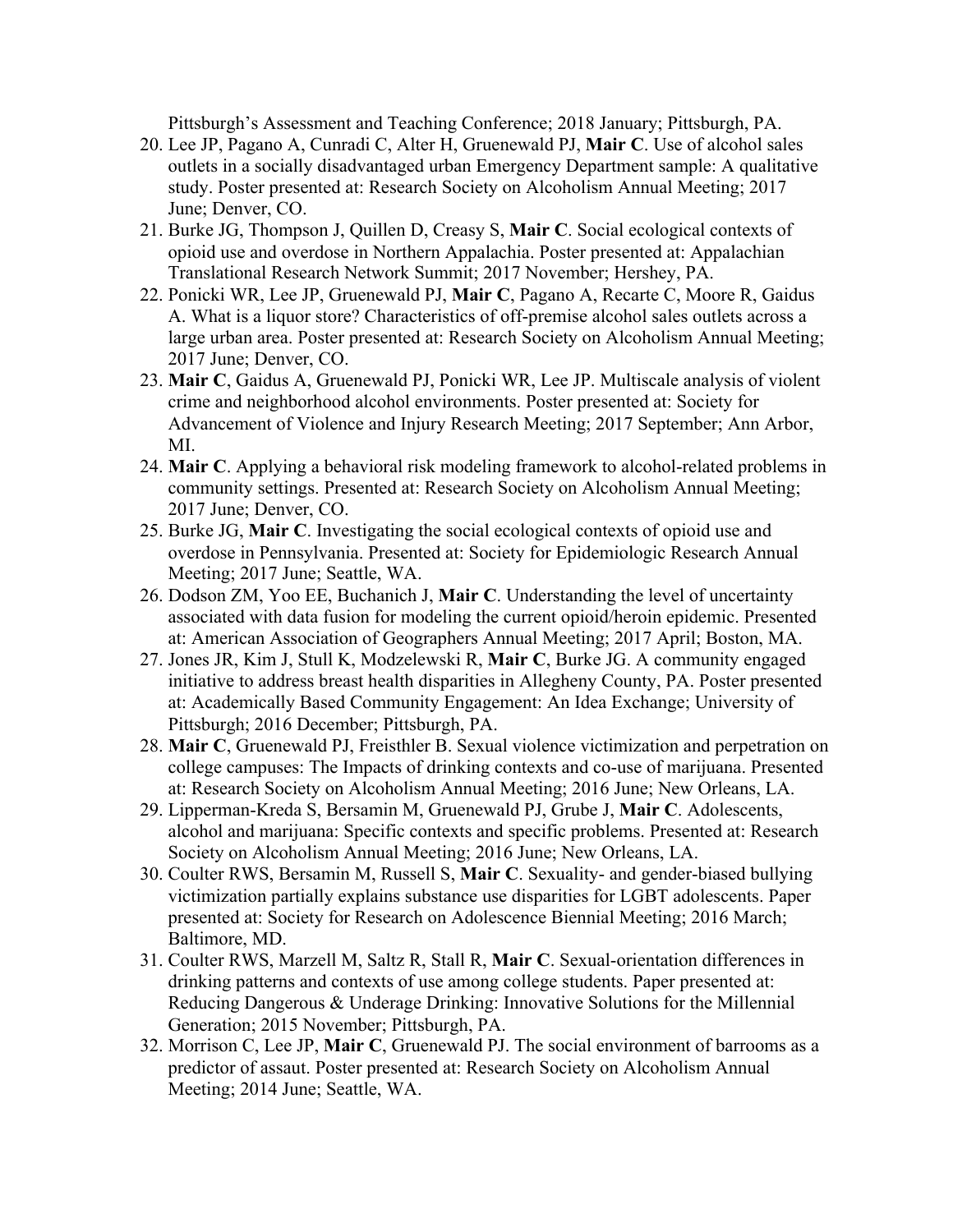- 33. Lee JP, Morrison C, Gruenewald PJ, Antin TM, **Mair C**. Bar types: Characterizing bars as risk environments versus drinking contexts. Poster presented at: Research Society on Alcoholism Annual Meeting; 2014 June; Seattle, WA.
- 34. Cunradi C, Todd M, **Mair C**. Discrepant patterns of drinking, smoking, and marijuana use and intimate partner violence: Results from the California Community Health Study of Couples. Poster presented at: Research Society on Alcoholism Annual Meeting; 2014 June; Seattle, WA.
- 35. Lipperman-Kreda S, **Mair C**, Gruenewald PJ, Bersamin M, Grube JW. Who drinks where: The distribution of drinking in particular contexts among youths. Presented at: Research Society on Alcoholism Annual Meeting; 2014 June; Seattle, WA.
- 36. **Mair C**, Lipperman-Kreda S, Gruenewald PJ, Bersamin M, Grube JW. Drinking context-specific associations between frequency and volume of youth alcohol use and related negative outcomes. Presented at: Research Society on Alcoholism Annual Meeting; 2014 June; Seattle, WA.
- 37. **Mair C**, Lipperman-Kreda S, Gruenewald PJ, Bersamin M, Grube JW. Drinking context-specific associations between youth alcohol consumption and related problems. Presented at: Kettil Bruun Society Annual Meeting; 2014 June; Torino, Italy.
- 38. Lipperman-Kreda S, **Mair C**, Gruenewald PJ, Bersamin M, Grube JW. Who drinks where: The distribution of drinking in particular contexts among youths. Presented at: Kettil Bruun Society Annual Meeting; 2014 June; Torino, Italy.
- 39. **Mair C**, Cunradi CB, Gruenewald PJ, Todd M, Remer L. Drinking context-specific associations between intimate partner violence and frequency and volume of alcohol consumption. Poster presented at: Research Society on Alcoholism Annual Meeting; 2013 June; Orlando, FL.
- 40. Cunradi CB, **Mair C**, Remer L. Facebook recruitment of young couples for drinking & intimate partner violence research: Pilot study results. Poster presented at: Research Society on Alcoholism Annual Meeting; 2013 June; Orlando, FL.
- 41. Marzell M, Morrison C, **Mair C**, Gruenewald PJ. Do all athletes drink the same? Examining college athlete drinking patterns. Poster presented at: Research Society on Alcoholism Annual Meeting; 2013 June; Orlando, FL.
- 42. Bavarian N, Marzell M, Paschall MJ, **Mair C**, Saltz RF. Do all college parties pose the same risk? An examination of the relationship between high-risk drinking environments and party characteristics using a multi-campus study. Poster presented at: Society for Prevention Research Annual Meeting; 2013 May; Washington, DC.
- 43. **Mair C**, Cunradi CB, Todd M. Do psychosocial characteristics and intoxication frequency mediate the relationship between adverse childhood experiences and intimate partner violence? Poster presented at: Research Society on Alcoholism Annual Meeting; 2012 June; San Francisco, CA.
- 44. Cunradi CB, Todd M, **Mair C**, Remer L. Intimate partner violence among California couples: Alcohol outlets, drinking, and partner characteristics. Poster presented at: Research Society on Alcoholism Annual Meeting; 2012 June; San Francisco, CA.
- 45. Cunradi CB, **Mair C**, Todd M, Remer L. Drinking context and intimate partner violence: Evidence from the California Community Health Study of Couples. Poster presented at: Research Society on Alcoholism Annual Meeting; 2012 June; San Francisco, CA.
- 46. Laborde N, **Mair C**. Alcohol use patterns among postpartum women. Poster presented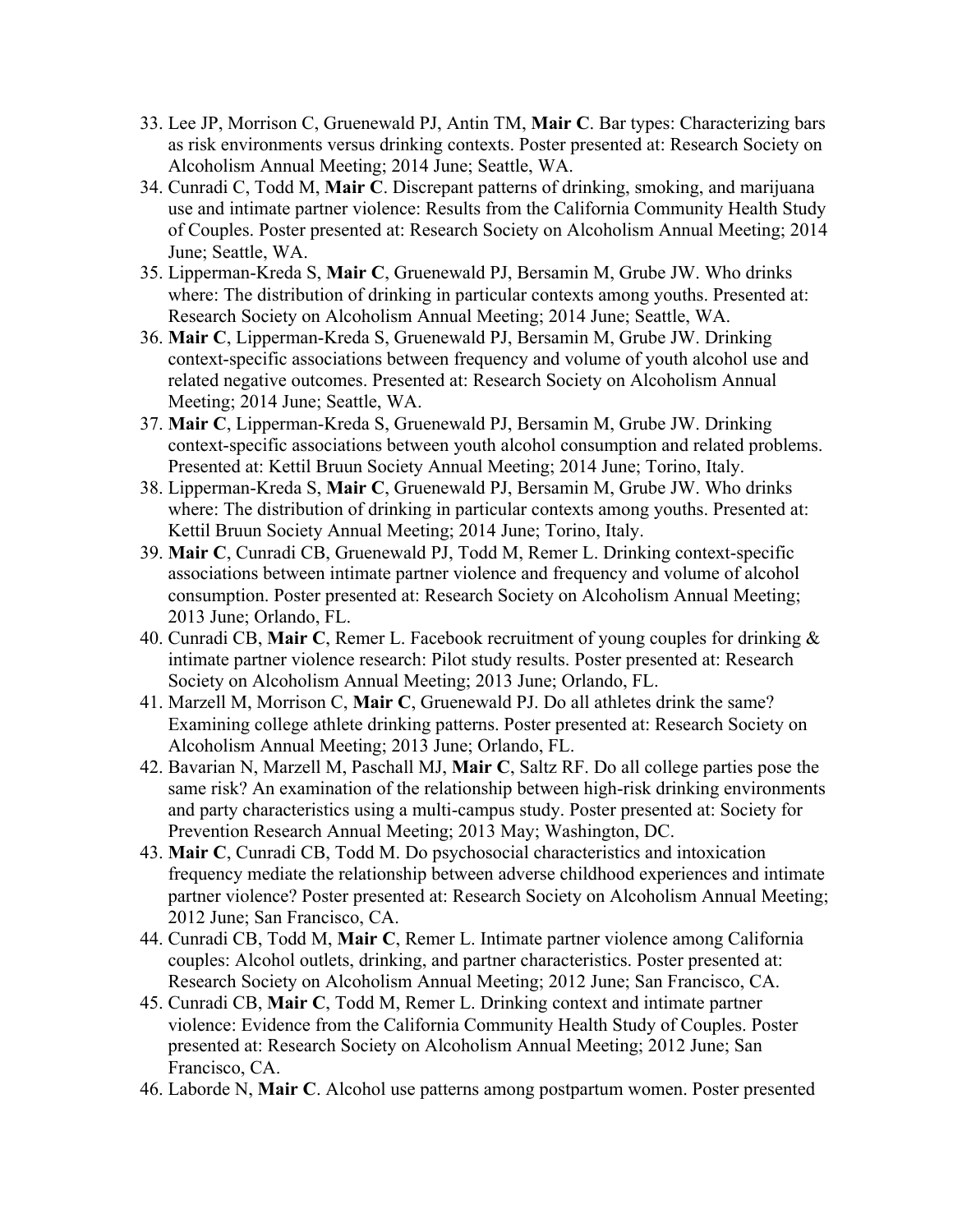at: NIAAA T32 Training Directors Meeting and Trainee Workshop; 2011 September; Providence, RI.

- 47. **Mair C**. Varying impacts of alcohol outlet densities on violent assaults: Explaining differences across neighborhoods. Poster presented at: NIAAA T32 Training Directors Meeting and Trainee Workshop; 2011 September; Providence, RI.
- 48. **Mair C**, Gruenewald PJ. An assessment of environmental correlates related to racial/ethnic disparities in low birth weight in California. Presented at: Society for Prevention Research Annual Meeting; 2011 June; Washington, DC.
- 49. **Mair C**, Gruenewald PJ. Ecological associations between alcohol outlet density and hospitalizations for violent assault injuries. Poster presented at: Epidemiology Congress; 2011 June; Montreal, Canada.
- 50. **Mair C**, Gruenewald PJ. Environmental correlates of low birth weight racial/ethnic disparities in California. Poster presented at: Epidemiology Congress; 2011 June; Montreal, Canada.
- 51. Laborde N, **Mair C**. Alcohol use and smoking patterns among postpartum women. Poster presented at: Research Society on Alcoholism Annual Meeting; 2011 June; Atlanta, GA.
- 52. Cunradi CB, **Mair C**, Ponicki W, Remer L. Alcohol outlet density and intimate partner violence-related emergency department visits. Poster presented at: Research Society on Alcoholism Annual Meeting; 2011 June; Atlanta, GA.
- 53. **Mair C**, Gruenewald PJ. Addressing unit misalignment in Bayesian models of spacetime data: A case study investigating disparities in low birth weight. Presented at: American Association of Geographers Annual Meeting; 2011 March; Seattle, WA.
- 54. Gruenewald PJ, **Mair C**. Theoretical models and empirical explorations of crime and violence in relation to alcohol outlets. Presented at: American Society of Criminology Annual Meeting; 2010 November; San Francisco, CA.
- 55. **Mair C**, Kaplan GA, Everson-Rose SA. Neighborhoods and hopelessness. Poster presented at: Society for Epidemiologic Research Annual Meeting; 2010 June; Seattle, WA.
- 56. **Mair C**, Diez Roux AV, Osypuk TL, Rapp SR, Seeman T. Neighborhood racial/ethnic composition and depressive symptoms. Poster presented at: Society for Epidemiologic Research Annual Meeting; 2009 June; Anaheim, CA.
- 57. **Mair C**, Diez Roux AV, Morenoff JD. Neighborhood stressors and social support as predictors of depressive symptoms in the Chicago Community Adult Health Study. Presented at: Society for Epidemiologic Research Annual Meeting; 2009 June; Anaheim, CA.
- 58. **Mair C**, Diez Roux AV, Echeverria S, O'Meara E, Seeman T, Shea S. Cross-sectional associations of neighborhood characteristics and depressive symptoms. Presented at: Society for Epidemiologic Research Annual Meeting; 2007 June; Boston, MA.

### **3. Media**

1. Wolf hestitates to take more aggressive action despite accelerating spread of COVID-19. Radio Interview on WESA. December 8, 2020. https://www.wesa.fm/science-health-tech/2020-12-08/wolf-hesitates-to-take-moreaggressive-action-despite-accelerating-spread-of-covid-19#stream/0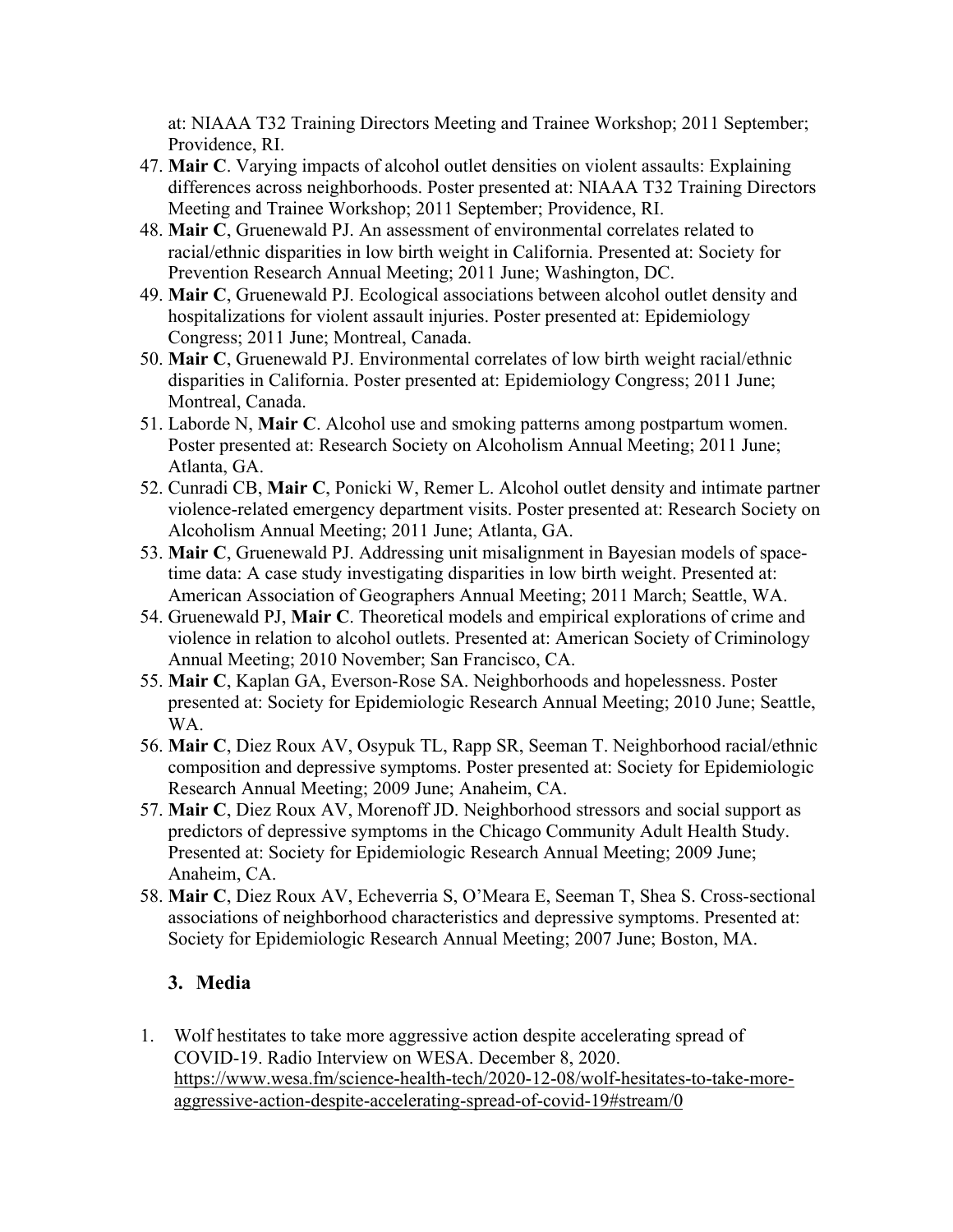- 2. Surge of Coronavirus infections continues in Allegheny County. Radio Interview on WESA. June 29, 2020. https://www.wesa.fm/science-health-tech/2020-06-29/surgeof-coronavirus-infections-continues-in-allegheny-county
- 3. Allegheny County bar and restaurant owners say new alcohol restrictions will hurt. https://triblive.com/local/pittsburgh-allegheny/allegheny-county-bar-and-restaurantowners-say-new-alcohol-restrictions-will-hurt/ June 29, 2020. Tribune-Review.
- 4. Pitt researcher: Alcohol decision critical to slowing COVID-19 in Allegheny County. TV interview with Aaron Martin, WPXI. https://www.wpxi.com/news/topstories/pitt-researcher-alcohol-decision-critical-slowing-covid-19-alleghenycounty/E57R5YOI2VFL3ENEIPJAO5EAYI/
- 5. Series of quotes in New York Times about epidemiologists' decision making during the COVID-19 pandemic.
- 6. Study: Wealthy people in Bay Area drink more heavily. July 15, 2020. SF Weekly. https://www.sfweekly.com/culture/study-wealthy-people-in-bay-area-drink-moreheavily/
- 7. People in affluent neighborhoods drink alcohol more frequently, study finds. News Medical and Life Sciences. July 13, 2020.
- 8. Does America Have a Drinking Problem? Radio Interview on The Takeaway, which reaches 2.5 million listeners on nearly 300 stations nationwide. October 3, 2018. https://www.wnycstudios.org/story/america-drinking-problem
- 9. Alcohol's health benefits hard to prove, but harms are easy to document. July 9, 2018. The Conversation. https://theconversation.com/alcohols-health-benefits-hardto-prove-but-harms-are-easy-to-document-98813. 53,730 readers, republished in >25 sources including the Chicago Tribune, Philly.com, WBUR (NPR affiliate), Salon.com, the San Francisco Chronicle, the Los Angeles Times.
- 10. Discussion of the opioid epidemic in Western PA. ABC News National TV coverage, Conor Lamb victory party, March 2018.
- 11. Lower-class drinkers face worse heart health risks, study says. CNN, additionally top story for University of Pittsburgh PittDaily. https://www.cnn.com/2018/01/02/health/alcohol-heart-disease-deathssocioeconomic-study/index.html January 2018.
- 12. The Opioid Epidemic: Pitt Public Health Tackles Knowledge Gaps. Video at http://insideupmc.upmc.com/the-opioid-epidemic-pitt-public-health-tacklesknowledge-gaps/ April 2016.
- 13. Places with More Marijuana Dispensaries Have More Marijuana-Related Hospitalizations. Press release from UPMC. Covered by multiple radio, print, and online sources, including WESA (NPR affiliate), Pittsburgh Business Times, Live Science, and Medical Daily. 2015.
- 14. Research looks at drinking, sexual violence links. University of Pittsburgh University Times, Volume 47 Issue 9. January 2015.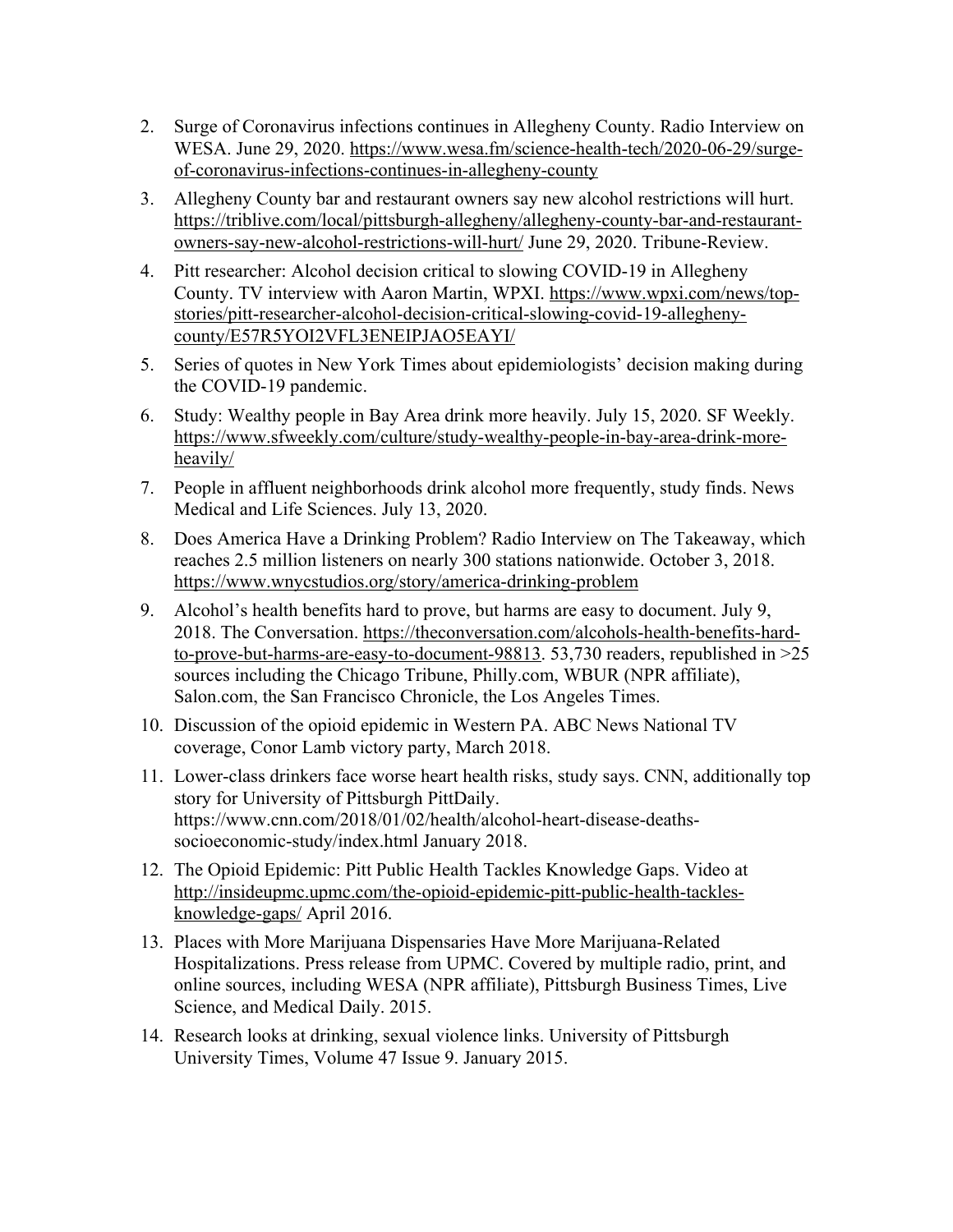15. Partner violence linked to specific drinking environments. Press release from Addiction. Covered by media sources including Reuters. September 2013.

## SERVICE

## **1. Service to School and University**

| Years            | Committee                                                                               | <b>Position</b>     |
|------------------|-----------------------------------------------------------------------------------------|---------------------|
| 2021             | Search Committee, Department of Epidemiology                                            | Appointed<br>Member |
| $2020 -$         | Faculty Appointment, Promotion, and Tenure Committee<br>(FAPTC)                         | Appointed<br>Member |
| $2021 -$         | University Research Council, University of Pittsburgh                                   | Appointed<br>Member |
| $2021 -$         | Health Sciences Research Group, University of Pittsburgh                                | Appointed<br>Member |
| $2020 -$         | Bridging Connections in Addiction Research (BCAR)<br><b>Steering Committee</b>          | Member              |
| $2020 -$         | Bridging Connections in Addiction Research (BCAR)<br><b>Seminar Planning Committee</b>  | Member              |
| $2018 -$<br>2020 | Search Committees, Department of Behavioral and<br><b>Community Health Sciences</b>     | Appointed<br>Member |
| 2018             | Planning Committee, Modeling Social Dynamics and<br><b>Health Behavior Conference</b>   | Co-Chair            |
| $2016 -$<br>2020 | <b>Faculty Diversity Committee</b>                                                      | Appointed<br>Member |
| $2016 -$<br>2019 | <b>Strategic Planning Committee</b>                                                     | Member              |
| $2016 -$<br>2020 | <b>MPH Curriculum Committee</b>                                                         | Member              |
| $2014 -$<br>2018 | <b>BCHS Master's Admissions Committee</b>                                               | Appointed<br>Member |
| $2014 -$<br>2018 | Dean's Day Poster Session, University of Pittsburgh<br>Graduate School of Public Health | Judge               |
| $2016 -$         | Social Dynamics Seminar Series                                                          | Organizer           |
| 2015             | Plunge into Public Health, University of Pittsburgh<br>Graduate School of Public Health | Session<br>Chair    |

## **2. Service to Field of Scholarship**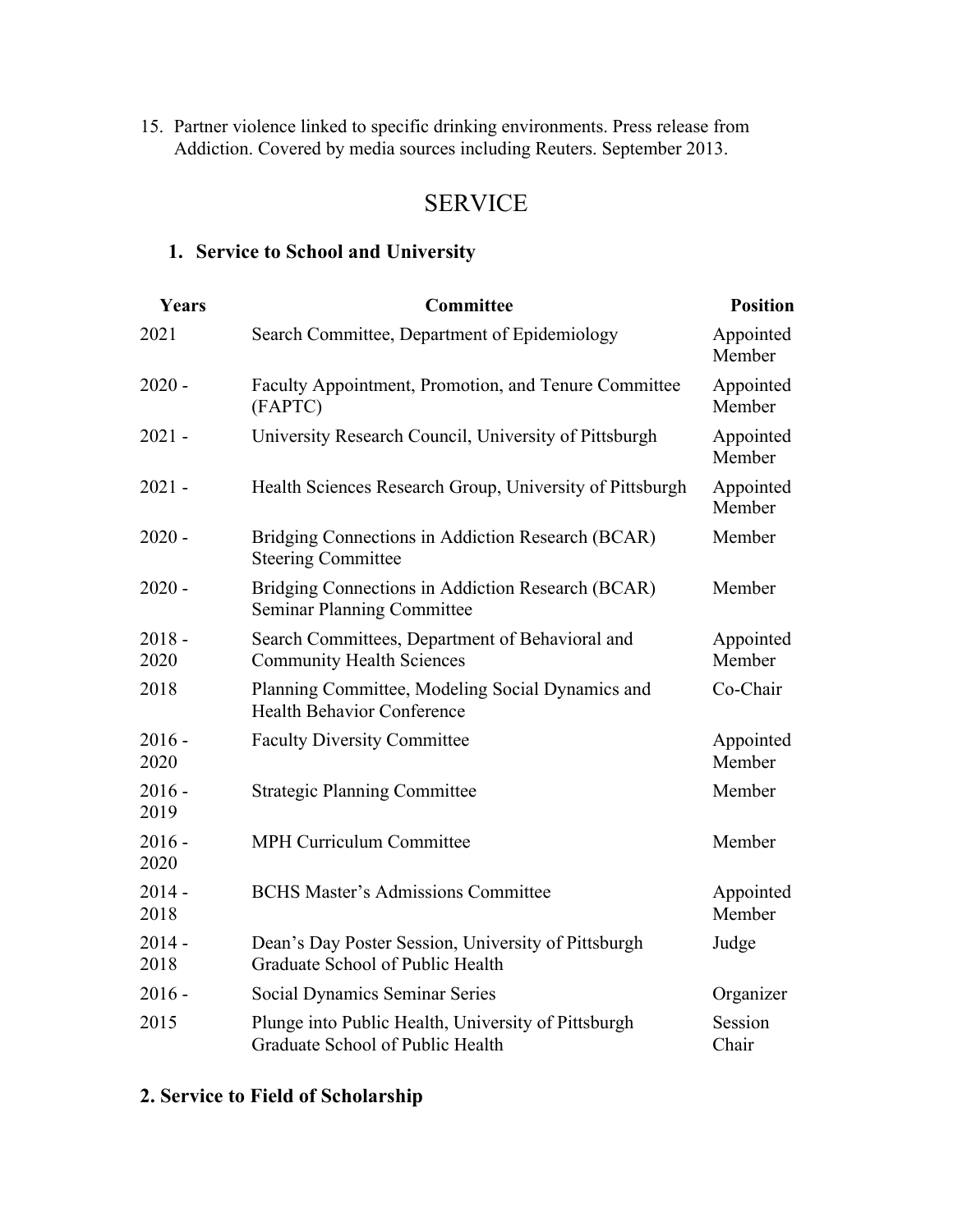#### **a. Editorial Boards, Editorships**

2019 Co-Editor, Journal Special Issue

#### **Date Position Organization**

Health Education & Behavior

#### **b. Manuscript and Other Document/Publication Review**

#### **Journal Title**

Abstract Reviewer, Society for Epidemiologic Research Addiction Addictive Behaviors Alcoholism: Clinical and Experimental Research American Journal of Epidemiology American Journal of Preventive Medicine American Journal of Public Health Archives of Sexual Behavior Depression and Anxiety Drug and Alcohol Dependence Drug and Alcohol Review Drugs: Education, Prevention & Policy Epidemiology European Journal of Psychiatry Evaluation and Policy Planning Health & Place Health Education & Behavior Injury Epidemiology International Journal of Drug Policy Journal of Adolescent Health Journal of American College Health Journal of Drug Issues Journal of Epidemiology and Community Health Journal of Family Violence Journal of Psychosomatic Research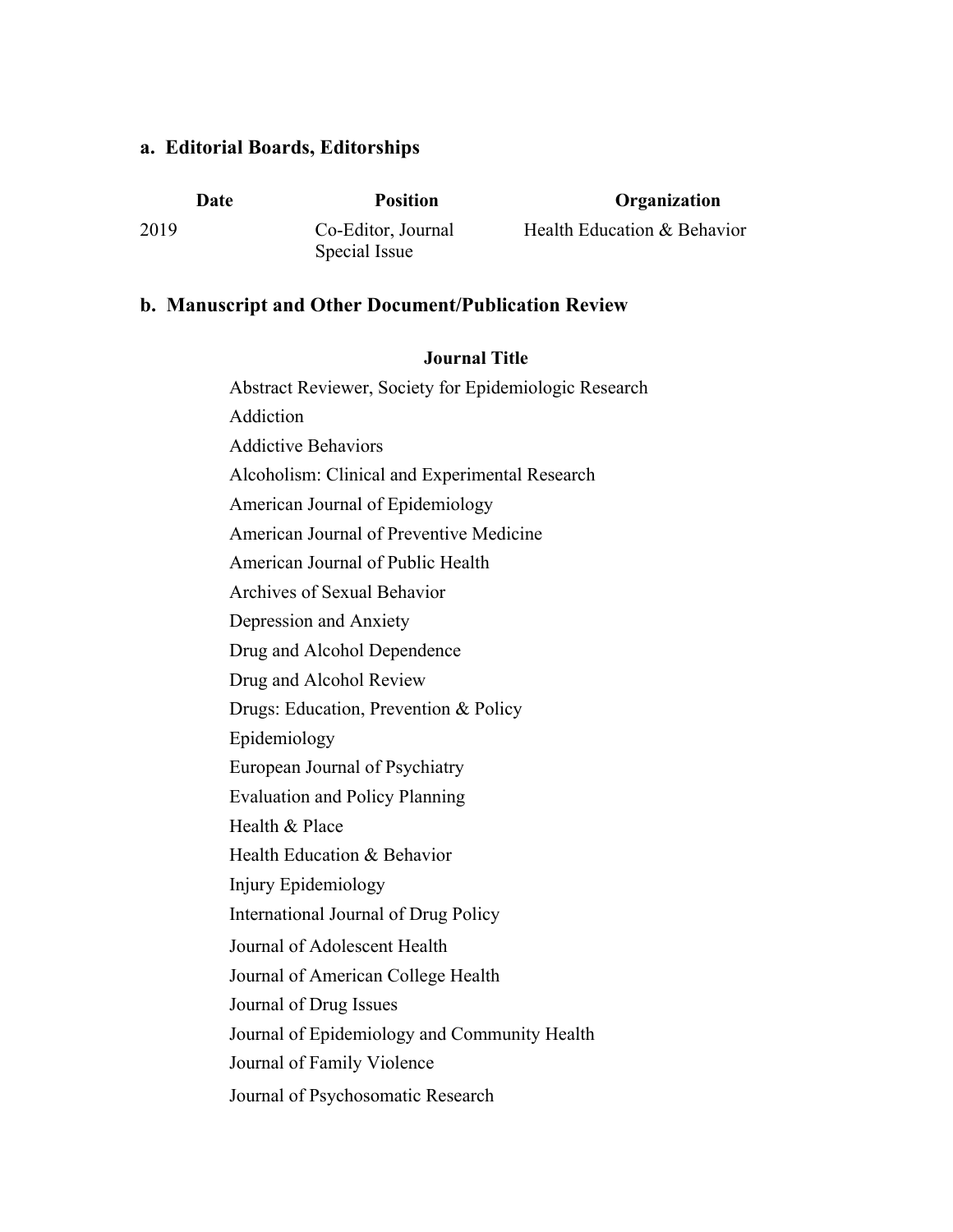#### **Journal Title**

Journal of Quantitative Criminology Journal of Research in Crime and Delinquency Journal of Studies on Alcohol and Drugs **Pediatrics** PLoS ONE Psychology of Addictive Behaviors Psychosomatic Medicine Public Health Social Problems Social Psychiatry and Psychiatric Epidemiology Social Science & Medicine Sociological Inquiry Spatial and Spatio-temporal Epidemiology Substance Use and Misuse Tobacco Control

## **c. Study Sections, Review Panels, and Advisory Boards**

| Date                                            | <b>Position</b> | <b>Organization and Nature of Activity</b>                                                           |
|-------------------------------------------------|-----------------|------------------------------------------------------------------------------------------------------|
| October 2020,<br>February<br>2021, June<br>2021 | Ad hoc member   | NIH: Health Promotion in Communities<br>(HPC) Study Section                                          |
| March 2020,<br>April 2021                       | Reviewer        | <b>RWJF</b> Interdisciplinary Research Leaders<br>Reviewer                                           |
| December<br>2019                                | Reviewer        | UKRI-NHMRC Built Environment and<br><b>Prevention Research Panel</b>                                 |
| October 2019,<br>June 2020                      | Ad hoc member   | NIH: Community-Level Health Promotion<br>(CLHP) Study Section                                        |
| 2018                                            | Reviewer        | University of Pittsburgh CTSI's Research<br>Initiative for Special Populations Pilot Grant<br>Review |
| 2018                                            | Reviewer        | University of Pittsburgh CTSI's Biomedical<br>Modeling Pilot Grants Review                           |